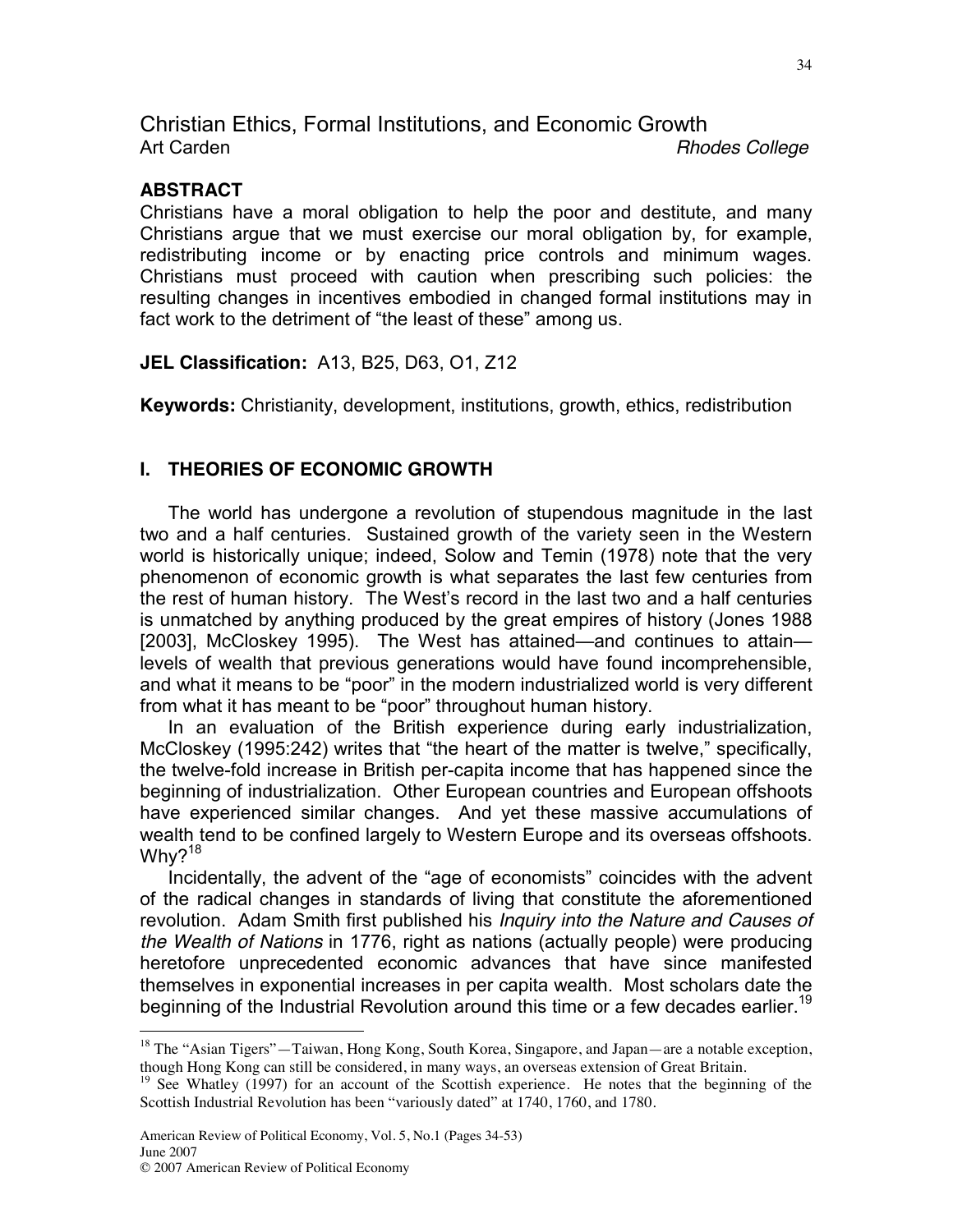It is notable that the early classical economists, many of them writing in precisely the countries where the most revolutionary changes were taking place, missed these changes (McCloskey, 1995). Over two centuries of inquiry has produced an unspectacular track record. Many of the theories we have devised over the years have failed to explain "the factor of twelve" (McCloskey, 1995).

Trebilcock (1982) devotes a chapter to the traditional growth theories of Rostow and Gerschenkron, and Romer (2001) discusses the theoretical underpinnings of conventional macroeconomics as well as the "new growth" economics. A distinguishing feature of these theories is that they explain growth largely in terms of macroeconomic policy prescriptions and technological factors: in short, they maintain that good macroeconomic policy and incentives for technological development will yield economic growth. While these theories provide us with a number of important insights regarding the wealth of nations, they have failed to account for economic performance—or the lack thereof through time.

In this light, Douglass C. North has proposed—and a steadily growing body of empirical literature has confirmed—that institutions, more than any other factor, determine economic performance.20 For most of the twentieth century, economic theory has focused on the mechanics of theoretical economic systems, and institutions were often peripheral to the analysis. The failure of more conventional models to account for economic performance through time coupled with the spectacular failure of the former Soviet Union has induced many economists to look to more non-traditional explanations of economic performance. In other words, physical capital accumulation, human capital accumulation, and technological change *as such* only account for a fraction of economic growth through time.21 Something more elusive must be responsible for the economic growth of the last two and a half centuries. Standing on the shoulders of North, Coase, Williamson, and others, many economists have reoriented their focus away from the material forces of production and toward the "rules of the economic game" as embodied in institutions.

The agenda of the "New Institutional Economics" (NIE) focuses explicit attention on a society's institutions, which North (2005:48) defines as a society's "formal rules, informal norms, and their enforcement characteristics." Institutions determine the structure of private property rights and, therefore, the cost of transacting. Research in the NIE examines the role of institutions and transaction costs within markets and organizations, and scholars working in the NIE have also made important contributions to our understanding of the evolution of human societies. We consider here an important element of North's 2005 study: the role of beliefs. Specifically, we consider how different interpretations of Christian doctrine lead us to different prescriptions for formal institutions. These differing formal institutions have implications for the Wealth of Nations: societies which have incentives that discourage production will tend to be poorer

 $20$  See North (1981, 1990, 1991, and 2005) as well as Davis and North (1971) and North and Thomas (1973).

 $21$  McCloskey (1995) discusses in detail the failure of conventional theories to explain "the factor of twelve."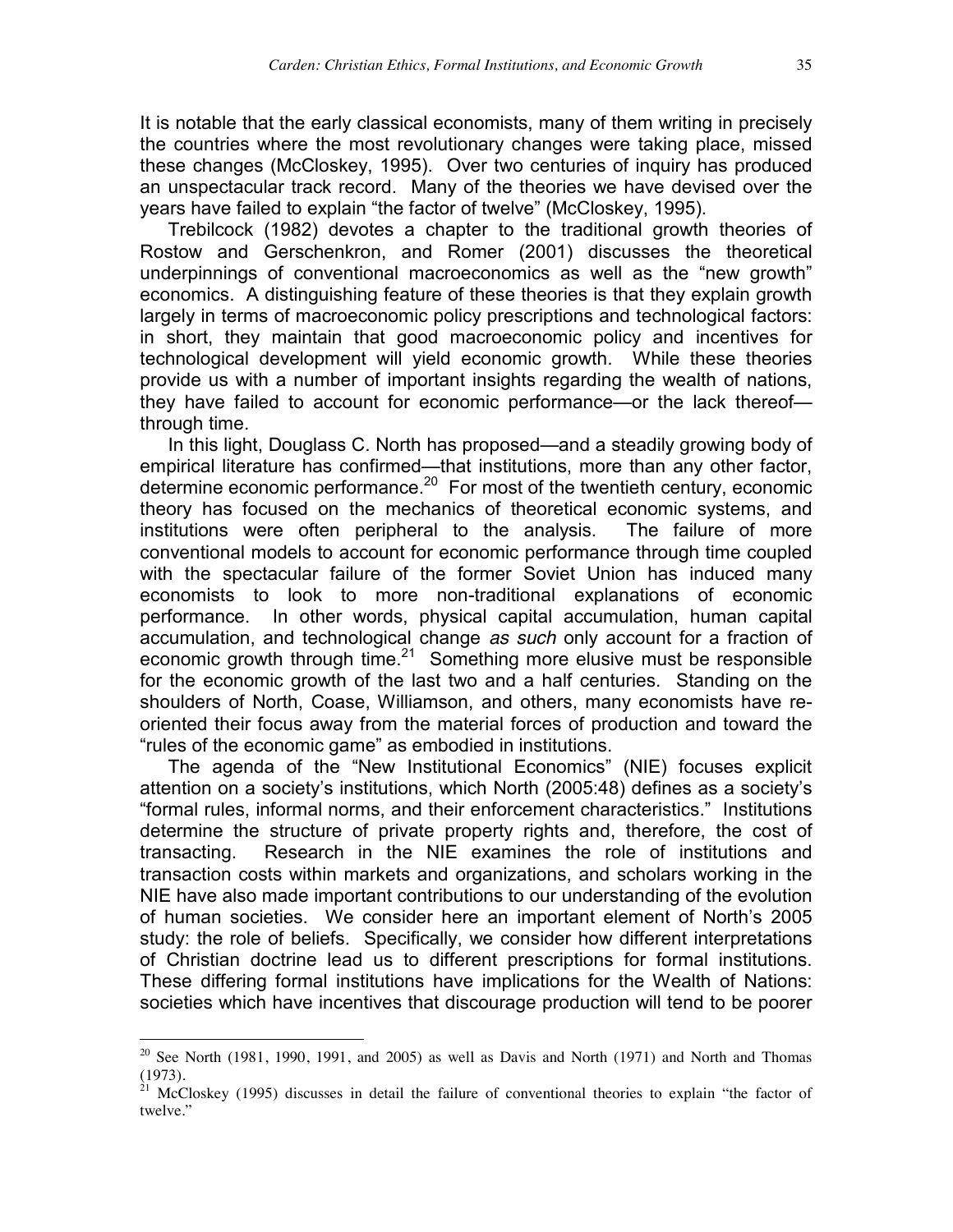in the long run while societies which have incentives that encourage production will tend to be richer in the long run.<sup>22</sup>

Religion—Christianity in particular—has received attention in recent studies of economic development; however, attempting to draw a causal link between "Christianity" writ large and economic outcomes is to paint with too broad a brush and to confound the issue.<sup>23</sup> The Weberian doctrine of the "protestant work ethic," for example, has been offered as a reason for economic development. There are different interpretations of Biblical ethics, and these different interpretations will yield fundamentally different formal institutions (with correspondingly different economic results). I restrict my focus to a debate within Christian sects and denominations about whether or not the state should forcibly redistribute wealth. The fundamental propositions of Christian ethics—love thy neighbor, care for the poor, et cetera—are uncontroversial. Controversy arises when we ask whether or not the state should intervene to promote certain social goals.

The next section defines precisely what we mean by "institutions" and sketches the mechanism by which institutions affect economic performance. Section III surveys some of the literature on the theory of the state, and section IV argues that "interventionist" and "libertarian" readings of Christian scripture will yield different formal institutions and assess the consequences of these institutions for economic performance. Conclusions and directions for future research are offered in section V.

### **II. BELIEFS, IDEOLOGIES, AND INSTITUTIONS**

Institutions are "formal rules, informal norms, and their enforcement characteristics" which are the "rules of the game" and which determine the incentives to which people respond (North 2005:48). Institutions that give people an incentive to compete by production and exchange will be successful in that they will increase long-run standards of living. Institutions that provide incentives to expropriate and redistribute existing goods and resources will manifest themselves in decline and stagnation. $24$  The correlation between economic freedom and development across countries has been explored recently by Adkins, Moomaw, and Savvides (2002) and Klein and Luu (2003), among others. Societies prosper when people have incentives to enrich themselves by

<sup>&</sup>lt;sup>22</sup> See Furubotn & Richter (1998), Klein (2000), and Williamson (2000) for comprehensive surveys of the New Institutional Economics. Brock (2002) evaluates the NIE from a Christian perspective. See Acemoglu, Johnson, & Robinson (2005), Acemoglu & Johnson (2005), Adkins, Moomaw, & Savvides (2002), Klein & Luu (2002), and Rodrik, Subramanian, & Trebbi (2004) for recent empirical examples. See Miller (1992) for a discussion of institutions within the firm. North and Nye (2002) argued forcefully for a reorientation of research in economic history away from conventional cliometric methods and toward the analysis of institutions. DeLong and Summers (1992:1) state that "much of the variation in productivity growth rates cannot be traced to macroeconomic policies and must be attributed to structural and external factors." Finally, see McQuade (2000:18-88) for an excellent historical survey of the literature on institutions and economic performance.<br> $^{23}$  Barro and McCleary (2003) evaluate the impact of religion on economic growth.

<sup>&</sup>lt;sup>24</sup> See North (1981, 1990, 2005) for extended discussions of the characteristics of desirable incentives.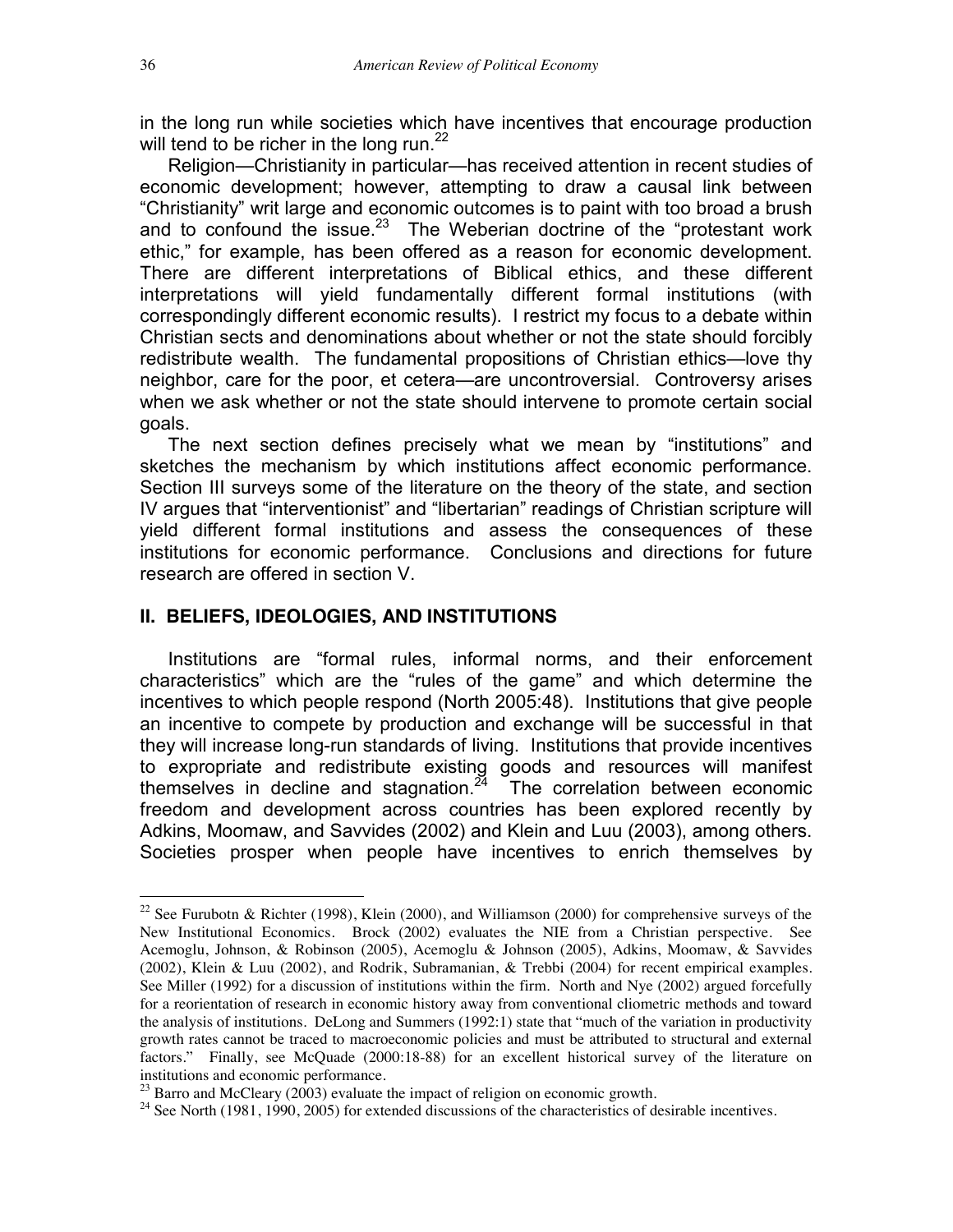producing better products and lower prices. Societies stagnate when people have incentives to enrich themselves by expropriating private property. Trade creates wealth by increasing the utility of both parties to the transaction, while transfer is, at best, a redistribution of resources from one party (who is demonstrably harmed) to another (Rothbard 1956 (1997]). Further, the political process by which expropriation and redistribution occur is itself costly (North 1990, 2005).

North focuses on institutions precisely because they are the incentive structures to which people respond and because they ultimately determine whether or not an economy succeeds or fails. $25$  It is these incentive structures that determine whether or not an economy will stagnate or succeed, and it is changes in these incentive structures that determine whether or not stagnation or success will persist over time. The phenomenon that Professor McCloskey called "the factor of twelve" is a direct result of changes in the constellation of institutions that allowed entrepreneurs to flourish.<sup>26</sup> A country's institutional constellation has its foundation in the beliefs and ideologies of the polity, and North devotes a substantial portion of his 2005 study to the matter of how beliefs and preferences shape the performance of economies through time.

In asking "why are some people rich while other people are poor," economists necessarily concern themselves with when, where, why, and how societies "get it wrong" by experiencing starvation and stagnation or "get it right" by experiencing sustained intensive growth (North, 2005).<sup>27</sup> The animating question in economic history appears to be not only "why do economies grow?" but also "what prevents economies from growing?" For example, Jones' study (1988 [2003], p. xxi)

(i)nverts the usual question, "What brought growth into being?" Instead, it proposes that a world of acute poverty there would always have been an incentive to raise the material standard of living. There would have been a propensity among some people in any society to improve their lot. The likelihood is that when circumstances favored them, or more pertinently ceased to hold them back, their efforts would reinforce one another (doubtless unintentionally) and spill over into improving the lot of their fellows. *Growth would occur unless something was checking it* (italics mine).

Jones directly addresses a question that is a central focus of North's study: how and under what conditions do we create conditions that yield institutions conducive to intensive economic growth; conversely, how and under what conditions do we create institutions antagonistic to intensive economic growth?

The necessary conditions have yet to be identified, but we know at least some sufficient conditions for economic development: secure property rights,

<sup>&</sup>lt;sup>25</sup> See the empirical literature cited above. In particular, Rodrik, Subramanian, and Trebbi (2001) are not shy in announcing that "institutions rule," and Adkins, Moomaw, & Savvides (2002) and Klein & Luu (2002) show that economic freedom is positively associated with technical efficiency.

<sup>&</sup>lt;sup>26</sup> Holcombe (1998) discusses the entrepreneurial foundations of economic growth.<br><sup>27</sup> Jones (1988 [2003]) defines intensive growth as increases in per-capita output.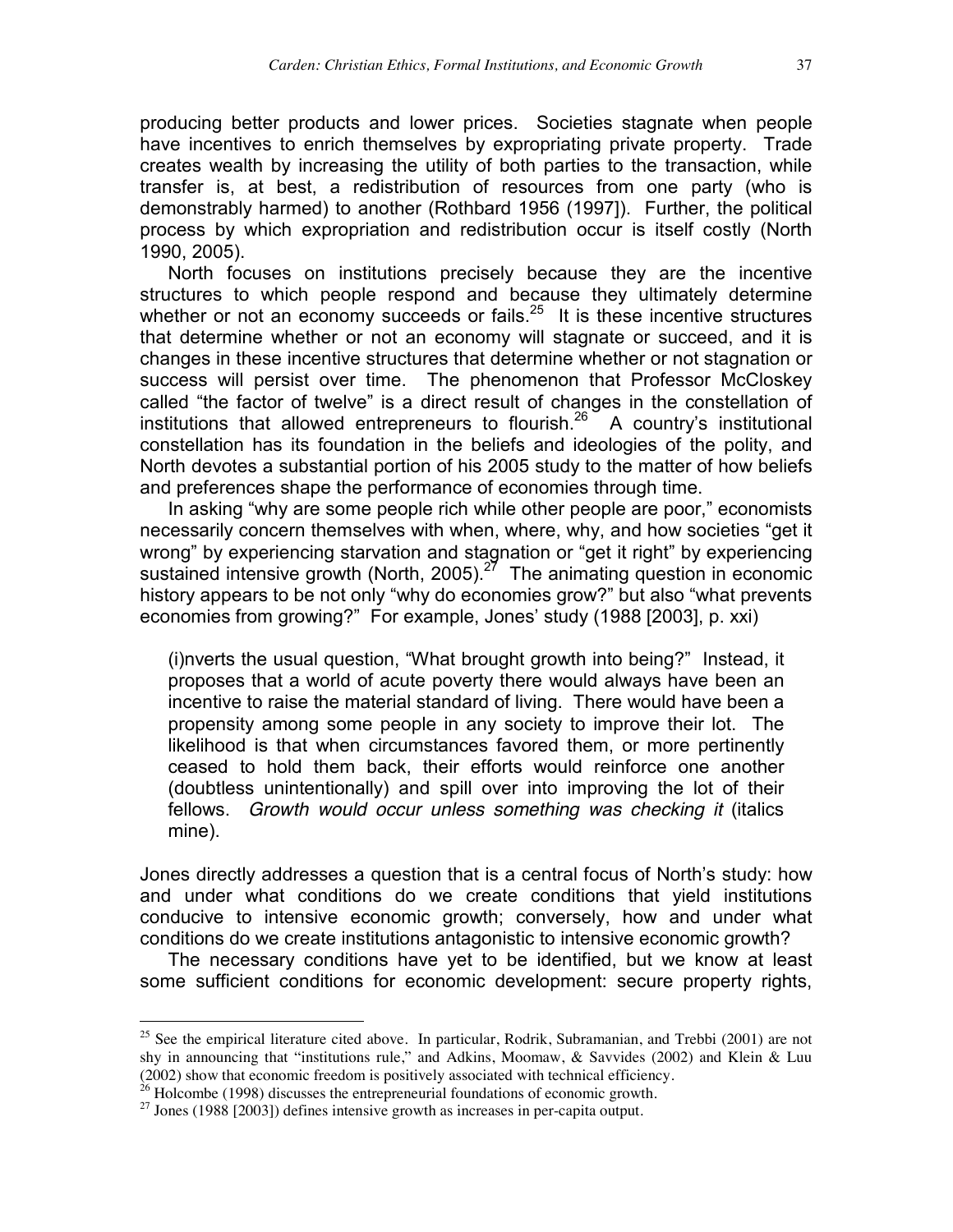certainty, and low transaction costs. $^{28}$  We don't know how these conditions obtain. Greif (2006) argues that societies that have evolved institutions amenable to impersonal exchange—in other words, institutions amenable to market economies—tend to respond well to truly novel situations and prosper accordingly, while societies that have not evolved institutions amenable to impersonal exchange—i.e., "primitive household economies"—tend to respond poorly to truly novel situations and suffer accordingly. And impersonal exchange is one of the most important "novel situations" in economic history (North, 2005).

Curiously, thousands of years of human society show us that we tend to "get it wrong" far more often than we "get it right," to use North's terminology. The story of human history has been one of a struggle against starvation, the elements, and the uncertainties of the natural world. Our historical inability to generate sustained economic growth should give us pause, and if our interest is in generating sustained economic growth, we should share North's (2005) "direct pragmatic interest" in the structure of beliefs and in the mental models that people construct to explain the world around them.

The relationship between beliefs, institutions, and (ultimately) economic outcomes constitutes an important research frontier. People form beliefs about what is good and bad, about what is just and unjust, and, importantly, about the appropriate responses to good and bad outcomes. These may lead to the development of institutions which are in fact antithetical to development because while, on the surface, they appear to satisfy appealing normative criteria, they in fact alter incentives in such a way as to encourage people to enrich themselves through political means and thereby reduce economic growth. Religions create elaborate ethical systems. These ethical systems, in turn, contain normative prescriptions about the quality of the world and the role of the state. Interpreters of Christian scripture, doctrine, and ethics have developed extensive theories about the proper relationship between God, man, and country. These have implications for how societies will be organized and, therefore, whether people will thrive or not.<sup>29</sup>

#### **III. SOCIETY AND THE STATE**

George Washington once compared government to fire, arguing that it is "a useful servant" and "a fearful master." North (1977, 1981) and Barzel (2002), among others, offer positive theories of the state; in particular, North (1981:21) defines the state as "an organization with a comparative advantage in violence, extending over a geographic area whose boundaries are determined by its power to tax constituents."<sup>30</sup> The literature on the role of the state, the character of a just society, and the nature of a person's obligation to his fellow man is

 $^{28}$  As it regards sufficient conditions for growth, Mises (1949), Rothbard (1962[2001]), and Reisman (1996) argue forcefully for the optimality of the unhampered market. O'Driscoll, Holmes, and Kirkpatrick (2001), Adkins, Moomaw, & Savvides (2002) and Klein & Luu (2002) offer empirical evidence to support this hypothesis.

 $2^{9}$  It is certainly possible that causality runs in the opposite direction, as ideology often influences interpretation.

 $30$  See Nye (1997) for a discussion of the relationship between transaction costs and coercion.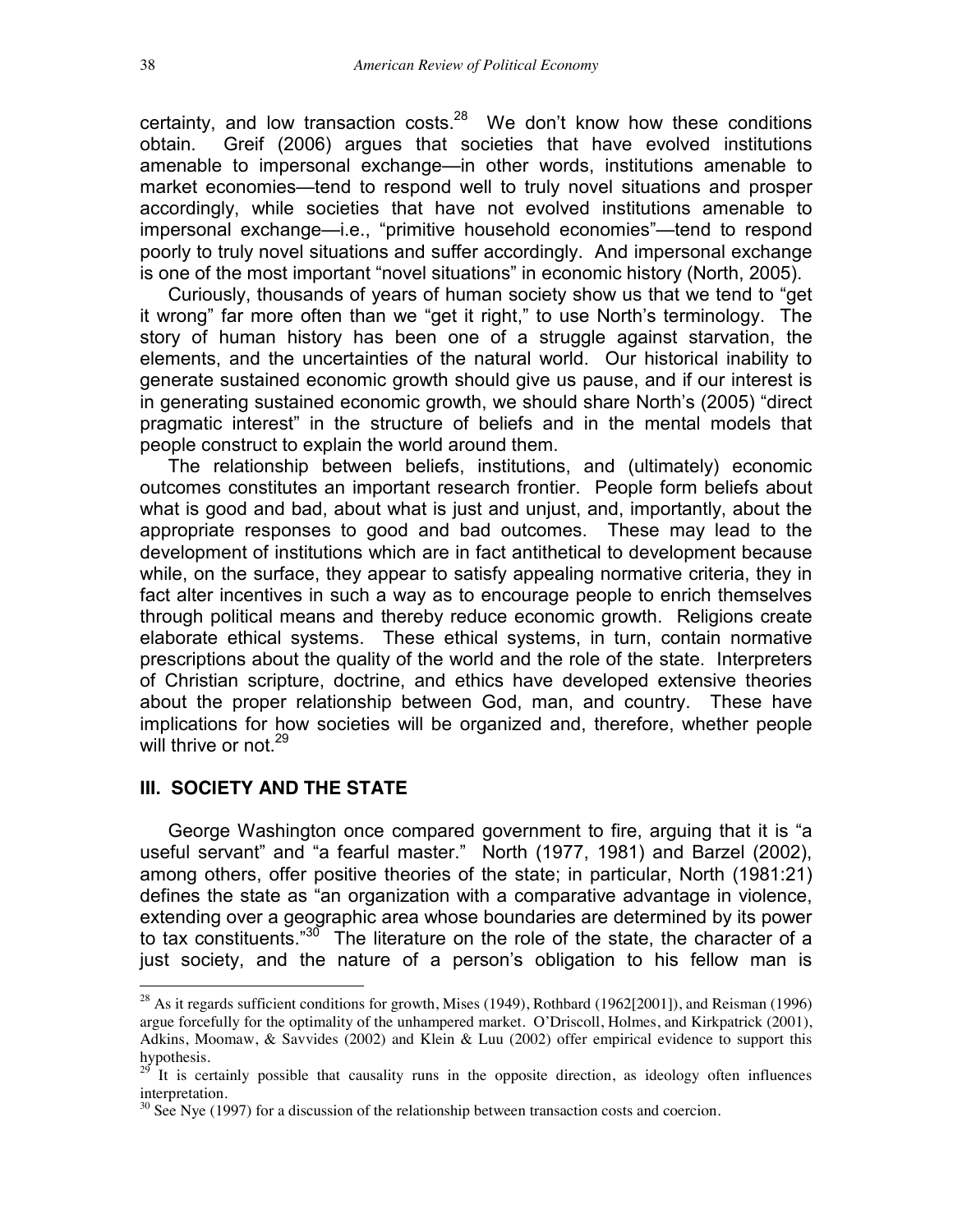ponderous.31 One tradition holds that justice transcends the state, that the agents of the state are bound by divine law, and that the state, if it is to exist at all, is not to play an active role in economic life beyond being "a terror…to the evil (works). $132$  In short, the first position holds that Christian social theory and libertarian philosophy are virtually identical and may be called libertarian Christianity.

The second position was popularized by the Christian socialist movement of the early twentieth century and roughly embodied in the "liberation theology" and "prosperity theology" movements, holds that the state must take an active role in promoting a just society. This position is diametrically opposed to the first position and holds that Christian social theory and socialist philosophy are virtually identical and may be called socialist Christianity.  $33$ 

To the extent that ideology helps determine an economy's institutional framework, libertarian and socialist Christianity will necessarily generate different formal institutions.<sup>34</sup> Not surprisingly, a world in which socialist Christians are in a position to make policy will be characterized by redistributive intervention by the state on behalf of the poor, interference with market prices, and in extreme cases the possible abolition of private property.<sup>35</sup> A world in which libertarian Christians are in a position to make policy will be characterized by minimal state activity (if a state exists at all).

 $31$  For recent summaries and extensions of this literature, see Schansberg (2002), Soo Meng (2002), Michel (1999), de Soto (1999), and Gorga (1999). 153(1) of the *Journal of Institutional and Theoretical Economics* contains a symposium on religion and economics. See in particular Herms (1997) and the comment by Kubon-Gilke. 5(1) of the *Journal of Markets and Morality* contains the proceedings of a conference on the social thought of Abraham Kuyper & Leo XIII. De Jasay (1998) discusses positive and normative aspects of coercive intervention. Brewster (2002) and Bastiat (1848 [1996]) offer entertaining treatments of the problems and contradictions of the state, and Bastiat (1850 [1996]) discusses the relationship between religion and governance. Frey (2001) asks whether or not we can have "government" without coercion. Van Creveld (1999) offers an historical treatment of the historical evolution of the state. Ehrenreich (2001) argues for state intervention based on Christian principles, and Hamill (2002, 2003) argues for redistributive tax reform in Alabama on the basis of Judeo-Christian ethics. See Ekelund and Hebert (1997:9-89) and Rothbard (1995) for surveys of these debates as they occurred in medieval and premodern circles.<br><sup>32</sup> Romans 13:3 (KJV).

<sup>&</sup>lt;sup>33</sup> The phrases "libertarian Christianity" and "socialist Christianity" are used to highlight extremes. There is a continuum of interpretations between these opposite ends. The theory that "Jesus was a socialist" can be found in the writings of Francis Bellamy and other Christian socialist theologians of the late 19<sup>th</sup>-early 20<sup>th</sup> century. Mises (1922 [2000]) devotes an entire chapter to addressing the doctrines of Christian socialism in the late  $19<sup>th</sup>$  and early  $20<sup>th</sup>$  centuries. A Google search for the phrase "Jesus was a socialist" offers a crude measure of the popularity, force, and persistence of the idea: a search on August 31, 2006 produced 560 hits.

 $34$  I acknowledge that reducing the spectrum of Christian political ideology to "libertarian" and "socialist" is an oversimplification. However, for purposes of this essay, the oversimplification does not damage the central thesis: that intervention may increase uncertainty and decrease economic growth.

 $35$  The utopian communal settlements that dotted the American landscape in the  $19<sup>th</sup>$  century are good examples of the role of ideological conformity in maintaining cohesive social order. Deutsch (1944) writes about ideological conformity and social cohesion in the medieval world, and both Warner (1993) and Maurer (1925) discuss the role of religion in the development of the US, and Durey (1992) offers an historical discussion of "utopian socialist" tracts. Block (1999) critiques Bethell's (1998) comments from the perspective of libertarian legal theory.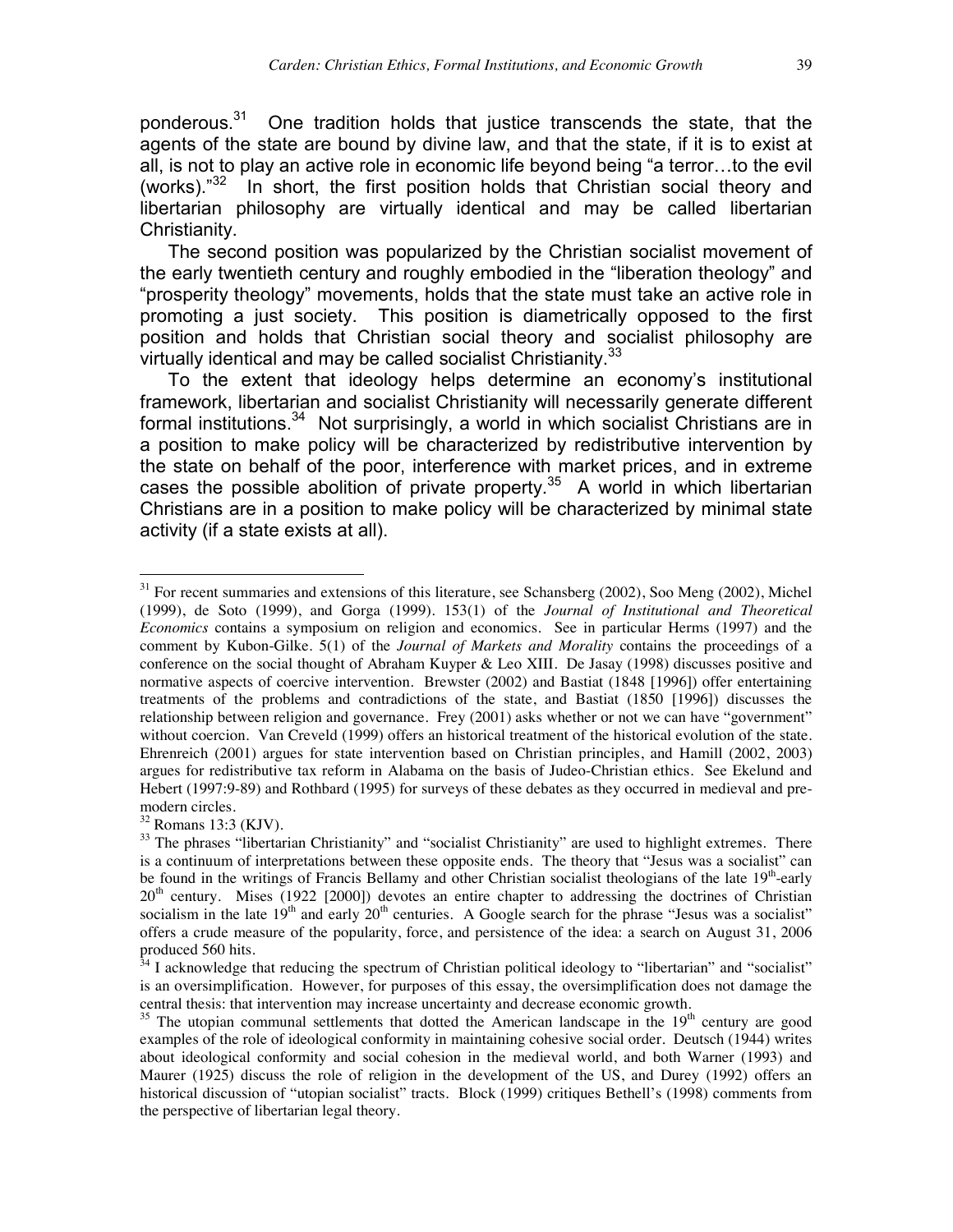Many religious scholars and progressive commentators focus their attention not on activities that enlarge the pie, but on activities that change the way the pie is cut, with relatively little attention paid to how pie-cutting activities will alter pieproducing incentives.36 The *imprimatur* of ideological and spiritual leaders may facilitate and encourage wasteful rent-seeking in stable societies. As Mancur Olson (1982, 1983) notes, incentives to establish rent-seeking special interest groups—who often stand to gain substantially from changes in incentives—will likely slow economic growth. It is worth quoting Olson (1983:918) at length here:

…no society will achieve that comprehensive organization of all common interest groups that would make it possible for the leaders of all groups to baragin with one another until an efficient, core allocation of resources for the society is obtained. As time goes on in stable societies, however, more of those groups that have the potential to organize will have enjoyed the favorable circumstances and good leadership needed to get organized. Since organizations that succeed in obtaining the selective incentives needed to survive rarely disband or collapse, stable societies (which do not destroy organizations through violence or repression) will accumulate more organization for lobbying and cartelization as time goes on.

Olson continues in his next paragraph:

Most organizations for lobbying or cartelization have no incentive to strive to make the society in which they exist more efficient or prosperous; the members of the organization will normally get only a minute fraction of the society's gains from greater efficiency, but will bear the whole cost of any effort to increase social efficiency. Normally these organizations can best serve their memberships by seeking a larger share of the social output for their members by distributional struggle—*they will be coalitions concerned about distribution rather than production* (italics mine).

In other words, rent-seeking coalitions will develop and persist in stable societies, and the actions of entrenched interests will then slow economic growth. Direct rent-seeking can be enabled by ideology: Caplan (2007) argues out that democracies choose inefficient polities not necessarily because of rent-seeking *as such*, but because of voters' "systematically biased beliefs" about economic issues. These "rationally irrational" beliefs by otherwise disinterested members of the polity imply that democratic institutions may not effectively check on rentseeking special interests, though this is open to further testing.  $37$ 

Religious institutions are an important source of ideological influence on economic policy. DiIulio (2004) summarizes and emphasizes what *The Catechism of the Catholic Church* calls "*preferential love*" for the poor and our

<sup>&</sup>lt;sup>36</sup> I am grateful to Zagros Madjd-Sadjadi for this insight and characterization.<br><sup>37</sup> Lindert (2004a, 2004b) argues that the relative efficiency of democratic governance induces high-transfer welfare states to adopt tax policies that are less distortionary than those in low-transfer countries.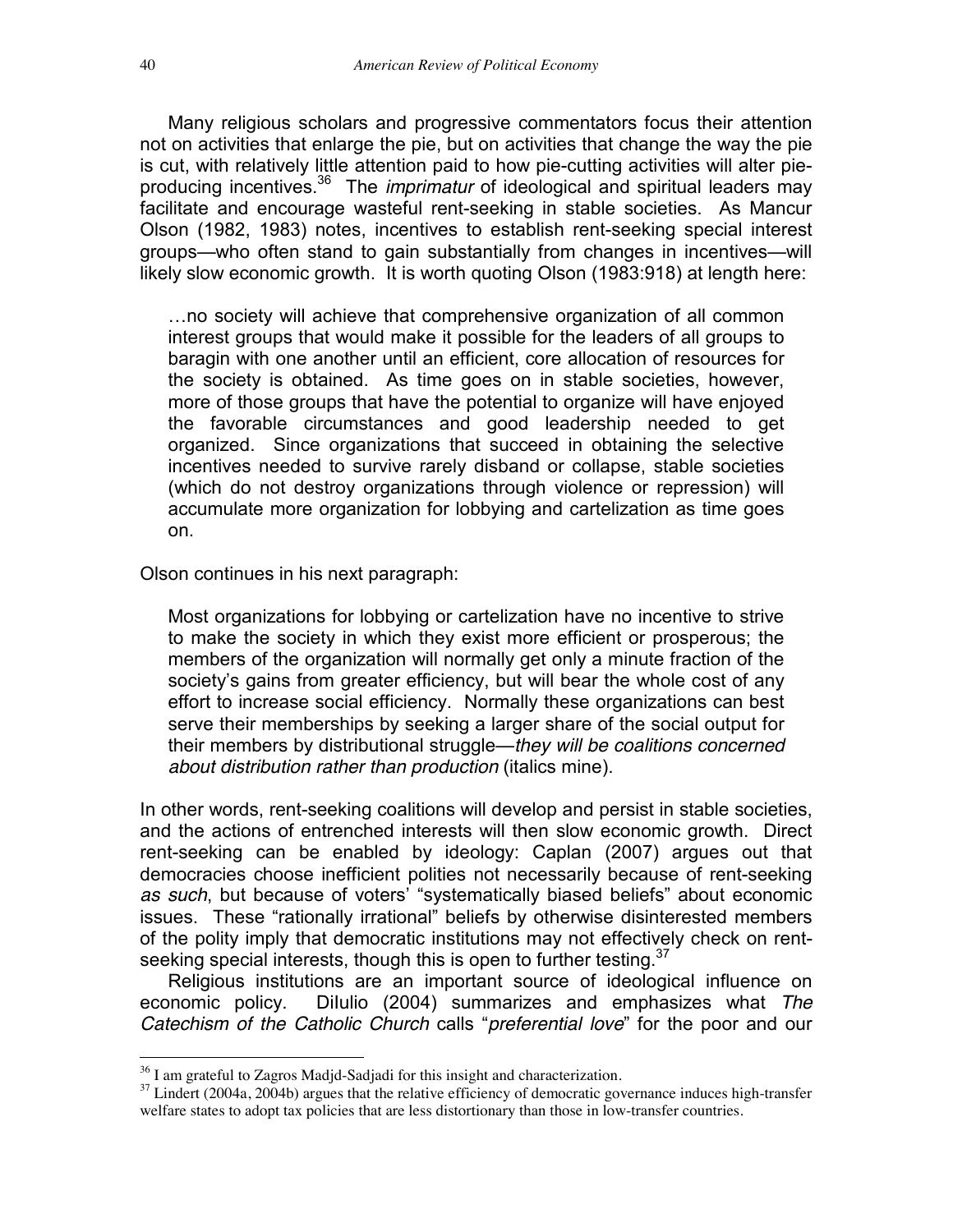obligation to remedy "*sinful inequalities*," noting that the *Catechism* also teaches that "(t)he decisive point of the social question is that goods created by God for everyone should in fact reach everyone in accordance with justice and with the help of charity."<sup>38</sup> Of course, "goods created by God" are not simply rained down like manna from Heaven. They require human intermediation, and before we ask about "the decisive point of the social question" regarding distribution, we must first solve the problem of how these goods and services are to be produced. Dilulio (2004:669) again quotes the *Catechism*: "The equal dignity of human persons requires the effort to reduce excessive social and economic inequalities. It gives urgency to the elimination of sinful inequalities" (Konstant 1994:472). Leaving aside such questions as "how much inequality is 'excessive,'" we are forced to struggle with whether intervention to remedy this inequality will be effective or necessary.<sup>39</sup>

Arbogast (2005) and Keckeissen (2005) argue that a misunderstanding of economic principles has been a key feature of recent Catholic social teachings. Arbogast, an energy company executive and practicing Catholic, draws our attention to US Catholic Bishops' 1986 "Pastoral Letter on Catholic Social Teaching and the U.S. Economy" entitled *Economic Justice for All*. The letter was motivated by the fact that "(e)conomic decisions have human consequences and moral content," and the Bishops who wrote the Letter are careful to point out that they "speak as moral teachers, not economic technicians" who are moved by their observation of "too much hunger and injustice, too much suffering and despair, both in our country and around the world" (US Catholic Bishops, 1986). It promoted a view of markets that Arbogast "found unnerving, even surreal;" in his words, the letter revealed "serious conceptual gaps in economics" within the body of teachings comprising Catholic Social Doctrine (Arbogast, 2005:41,42).<sup>40</sup>

Arbogast offers to Catholic leaders a recommendation reminiscent of James Buchanan's charge to economists.<sup>41</sup> Where Buchanan advised economists to consider "exchange" rather than "optimization" as the subject of their inquiries, Rather than attempt to redistribute income or interfere with market prices, Arbogast suggests that Catholic leaders focus their attention on promoting institutions and "rules of the game" that reward entrepreneurship and allow firms and individuals to fully participate in the market. Keckeissen (2005:161) concurs, pointing out that the "zero-sum" view of economic activity implicit in recent teachings—along with the view that poverty in poor countries is caused by prosperity in rich countries and the obligation to redistribute wealth—are likely to be growth-reducing.

 $38$  DiIulio (2004:667-668), quoting pp. 470, 587, 588, and 590 of Konstant (1994). Emphasis is original to the *Catechism*.<br><sup>39</sup> On whether conventional measures of inequality are appropriate or not, see Nye (2002a, 2002b).<br><sup>40</sup> Discussion of *Economic Justice for All* relies on Arbogast (2005), who offers a full discussion and

critique of the Letter. I summarize here some of his main criticisms.

 $41$  For statement and discussion of Buchanan's recommendations, see McQuade (2000), Heyne (2000), and Block et al. (2006).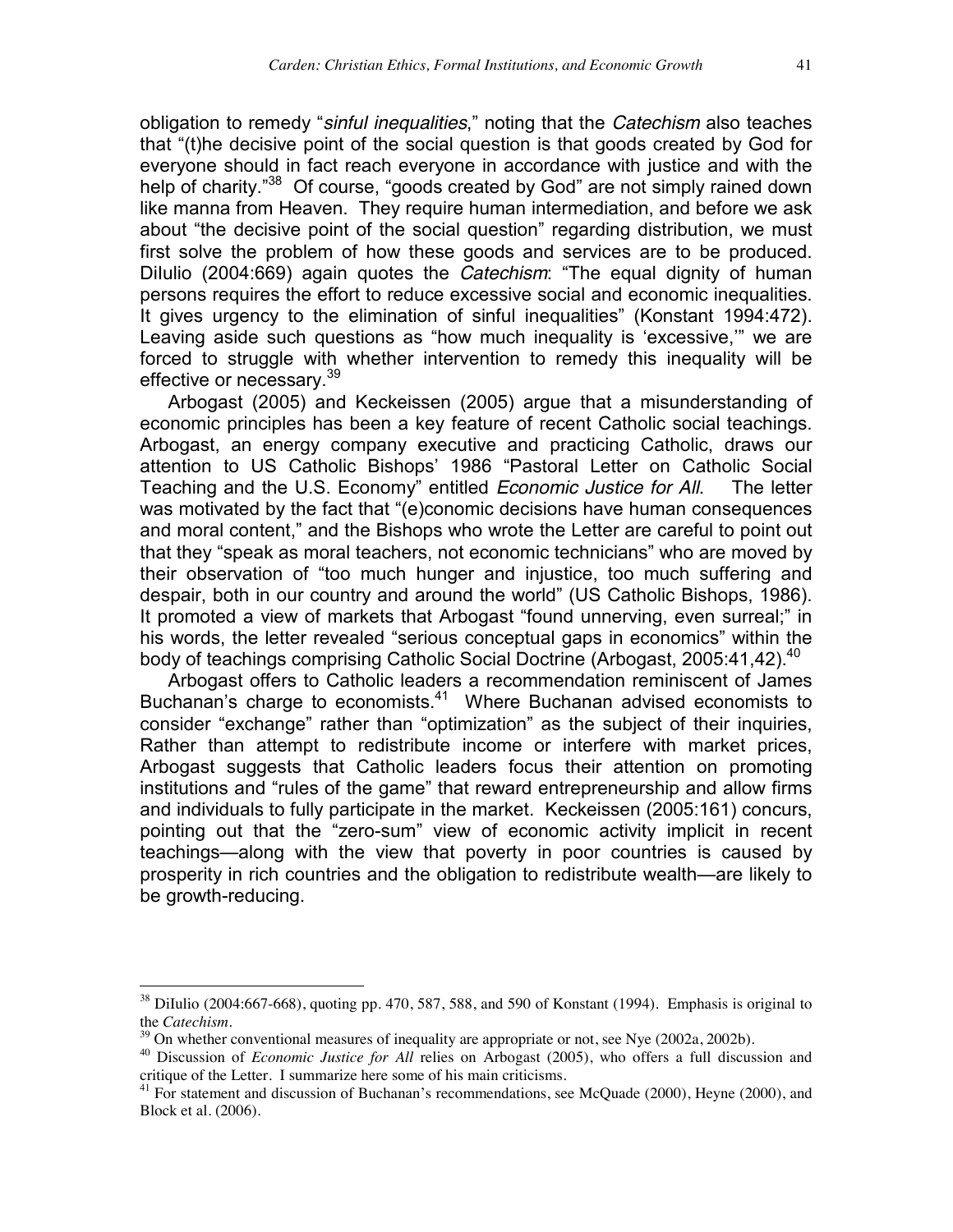## **IV. CHRISTIAN ETHICS AND INTERVENTION<sup>42</sup>**

The Common Faith of Christianity includes a common ethical core: in addition to "One Lord, one faith, one baptism, One God and Father of all, who is above all, and through all, and in you all, $^{43}$  Christians share a body of common ethical propositions that govern human behavior and are embodied in the Ten Commandments, the Beatitudes, and the Golden Rule.<sup>44</sup> It is uncontroversial to assert that we are to help those who cannot help themselves, that we are to love our neighbors as ourselves, and that we are to refrain from theft, murder, adultery, covetousness, and false witness.

The bone of contention appears not when we ask whether or not we are to love our neighbor as ourselves or whether or not we are to care for the poor, but when we ask how these virtues are to be manifested in the social environment and political arena. First, the capitalist revolution that gave rise to the Christian socialist movement of the late  $19<sup>th</sup>$  and early twentieth century in fact worked a great benefit to the poor; however, many popular caricatures of this period suggest that it was characterized by rapacious greed and oppression, which necessitated state intervention. Second, well-intentioned formal institutions designed to redistribute wealth or control prices may in fact work to the detriment of the poor.

We know that formal rules have a pronounced impact on economic performance. They consist of the set of "thou shalts" and "thou shalt nots" decreed by the state, and different interpretations of scripture will yield different assessments of what the content of these rules should be. In the libertarian ideal, a state would be an organization that merely protects property rights in exchange for revenue—akin to the insurance company proposed by Hoppe (2001) and enforcing the commandments that "thou shalt not steal" and "thou shalt not kill." In the socialist ideal, a state acts to ensure that everyone has adequate material provision.

Christian socialists' aversion to capitalism stemmed from what they observed in the industrial economies of the United States and Western Europe. The Christian socialists of the late  $19<sup>th</sup>$  and  $20<sup>th</sup>$  century felt that the unequal distribution of wealth between the workers of the world and capitalist plutocrats was unacceptable. The plight of the poor cried out for social intervention.

While money incomes were certainly unequal, it does not follow from this fact that the unfettered market wrought unambiguous social injustice. Lindert (1995) and Lindert and Williamson (1983) show that the industrialization of Great Britain resulted in net welfare increases for workers, including women and children. In a collection of lectures delivered at the University of Buenos Aires in 1959 and published posthumously in 1979, Ludwig von Mises noted that the rise of

 $42$  A version of this section appeared in an earlier article and is used here by permission of M.M. Scrivener Press.<br> $43$  Ephesians 4:4-6 (KJV).

 $\frac{44}{1}$  I stress that this common ethical core represent, as Paul mentioned in his epistle to the churches in Galatia, effects of faith rather than causes of faith.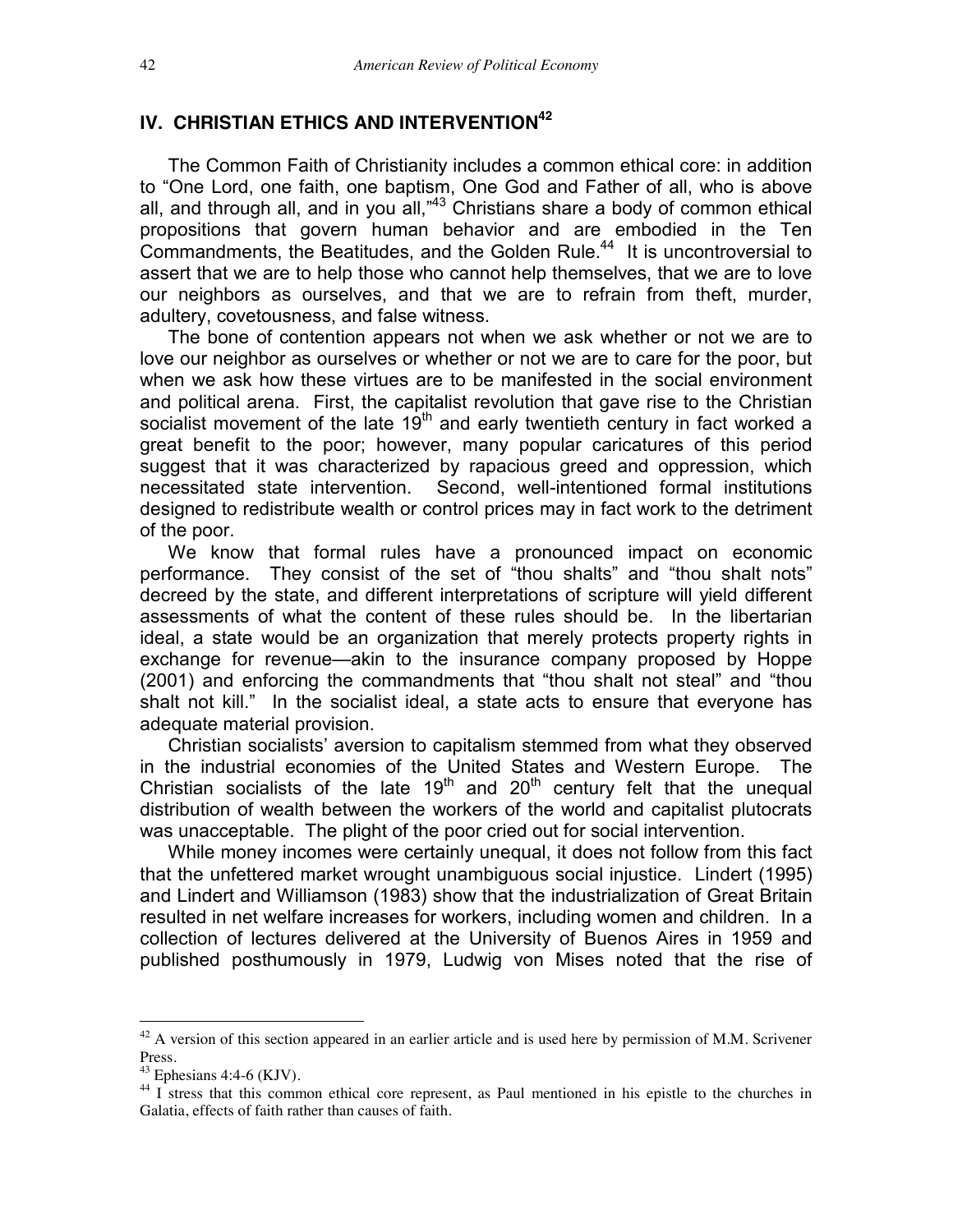capitalism in the  $19<sup>th</sup>$  century provided greater opportunities for everyone. As Mises puts it,

The famous old story, repeated hundreds of times, that the factories employed women and children and that these women and children, before they were working in the factories, had lived under satisfactory conditions, is one of the greatest falsehoods of history. The mothers who worked in the factories had nothing to cook with; they did not leave their homes and their kitchens to go into the factories, they went into factories because they had no kitchens, and if they had a kitchen they had no food to cook in those kitchens.45

He notes that the situation for the children was equally grim:

(T)he children did not come from comfortable nurseries. They were starving and dying.<sup>46</sup>

Harold B. Jones (2005:168) describes the capitalist revolution this way:

The poverty and economic stagnation of pre-industrial society gave way to rapid progress, child labor began to disappear long before there were any laws against it, and the common man came to enjoy a standard of living unknown even to kings a few centuries before.

The capitalist revolution of the  $19<sup>th</sup>$  century was a great boon to the daily life of the common worker, with some of the strongest evidence coming in the form of revealed preference. As Mises notes, the move from farm to factory was voluntary. While conditions in the factory may have been repulsive by modern standards and while the choice to work in the factory may have been a Hobson's choice for many, it represented the best alternative in the eyes of the workers. Even if this boon is insufficient by some ethical criteria, it does not follow that state intervention will succeed in improving the well-being of the less fortunate.

Intervention and redistribution may be intuitively appealing: what better way to help the poor or advance equality than to take from those who have and give to those who have not? Why wouldn't Christians who believe that we should love our neighbor and care for the poor support these policies? After all, the capitalists of the 19<sup>th</sup> century and the "robber barons" of the early  $20<sup>th</sup>$  century certainly possessed the means to provide for those less fortunate.<sup>47</sup>

The fundamental lesson of economics is that people respond to incentives, and a change in formal institutions (such as redistributive intervention or price control) necessarily changes the structure of incentives in the long run and may, in fact, work to frustrate the entrepreneurial mechanisms that produced

<sup>&</sup>lt;sup>45</sup> Mises (1979 [2002]), p. 7<br><sup>46</sup> <u>ibid</u>.<br><sup>47</sup> I ignore for now the obvious ethical difficulties associated with coercion. For a full discussion, see Rothbard (1982).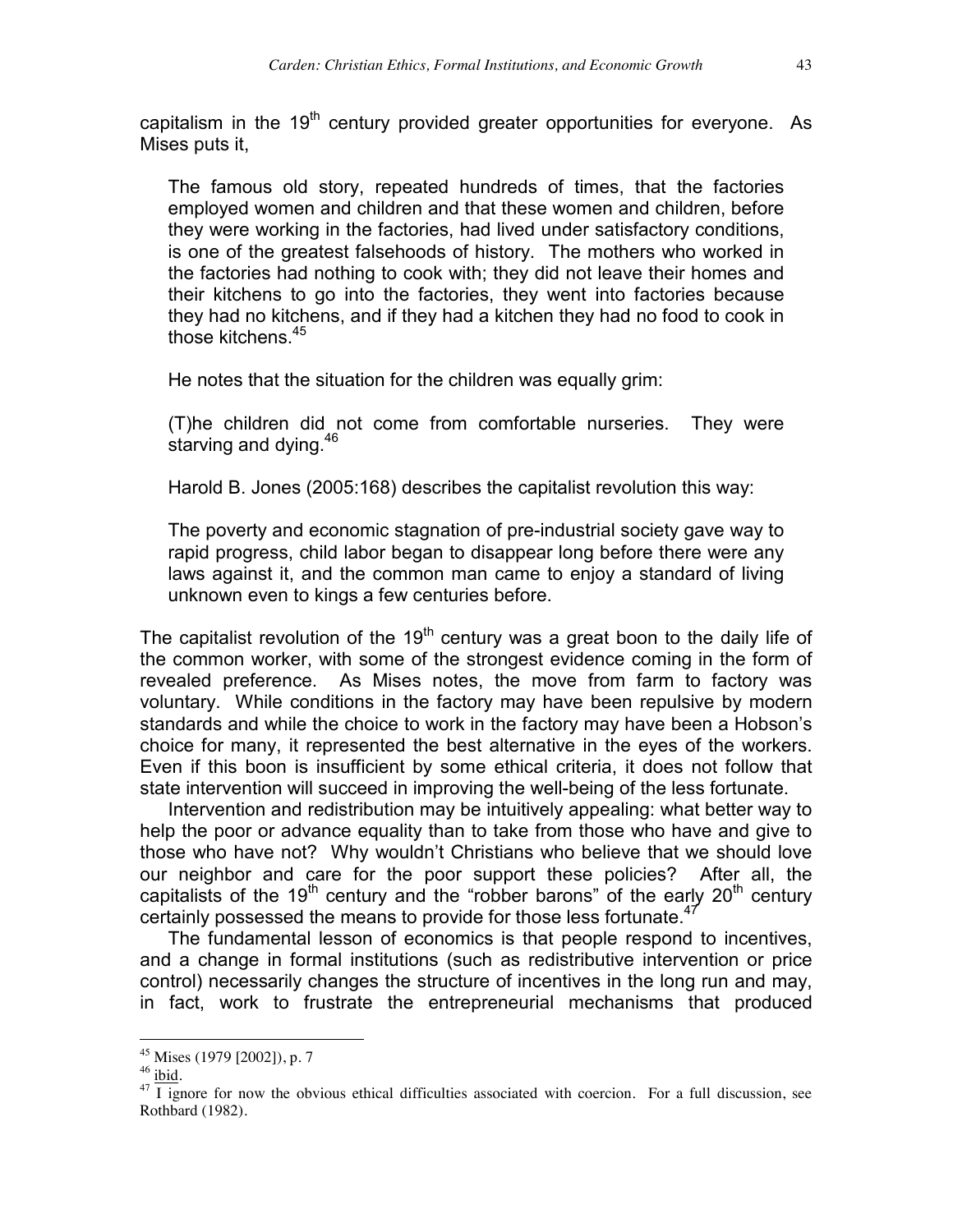phenomena like "the factor of twelve." One effect of redistributive coercion may be to increase uncertainty about the structure of property rights. This will decrease the present value of potential investments and, at the margin, lead to lower levels of investment and capital accumulation. Lower investment entails a reduction in economic growth and a potential reduction in future consumption possibilities for everyone.

Second, higher tax rates may reduce economic growth. High marginal tax rates on labor will reduce one's incentive to supply labor services. This may be particularly damaging if we are taxing high-wage occupations, which tend to be occupations in which people are either augmenting a country's technological foundations (research and development, for example) or making entrepreneurial and managerial decisions regarding the investment and allocation of factors of production (executives). Reducing the return to this kind of labor may reduce productivity and efficiency.

High taxes on capital will produce similar effects. Changing the prospective return to capital will affect investment decisions. Lower investment entails a smaller capital stock, which in turn entails lower future output and growth. The effect may manifest itself largely in the form of lower wages: economic theory teaches us that in a sufficiently competitive market workers are paid their marginal value product, and their marginal value product will be an increasing function of available capital. Less capital implies a lower marginal value product, which in turn results in lower wages. We can increase current consumption in the short run, but at the expense of higher future consumption over the long run. $48$ 

What of the incentives for the recipients of state *largesse*? While welfare reforms of the last decade have attempted to address this issue, transfer payments reduce one's incentive to produce by diminishing his/her wage at the  $\overline{m}$  margin, particularly if benefits are strictly means-tested.<sup>49</sup> To illustrate, consider a highly simplified in which someone wakes up on Monday morning and considers whether or not to work for the week. He can earn \$240 by working a 40-hour week at a fast-food job, or he can earn \$250 on welfare. If he decides to work, the opportunity cost of a week of labor is \$250 in welfare payments, \$10 more than what he would earn by working. Even if he can earn \$280 by working (and enjoy a positive marginal income of \$30), the incentive to join the labor force is drastically reduced by the possibility of welfare payments. $50$ 

These simple models of redistribution carry an important caveat in that they assume that all else remains equal. If one considers two otherwise-identical

 $48$  Lindert (2004a, 2004b) notes that taxation of capital is one area in which low-social transfer countries like the United States perform poorly relative to higher-social transfer countries.

<sup>49</sup> Lindert (2004a, 2004b) again takes the low-social transfer countries to task, for providing weak work incentives among the poor through strict means testing.

<sup>&</sup>lt;sup>50</sup> The obvious objection to this example concerns the supposed existence of involuntary unemployment. Mises (1949) and Rothbard (1962 [2001]) question the validity of this objection and note that, in the absence of state intervention restricting employment, all unemployment must necessarily be voluntary. Hutt (1954 [1995]) discusses the importance of price flexibility. The government's role in providing public goods has not been addressed here; on this, the reader is referred to Hoppe (1989a, 1999) and the essays in Cowen (1988).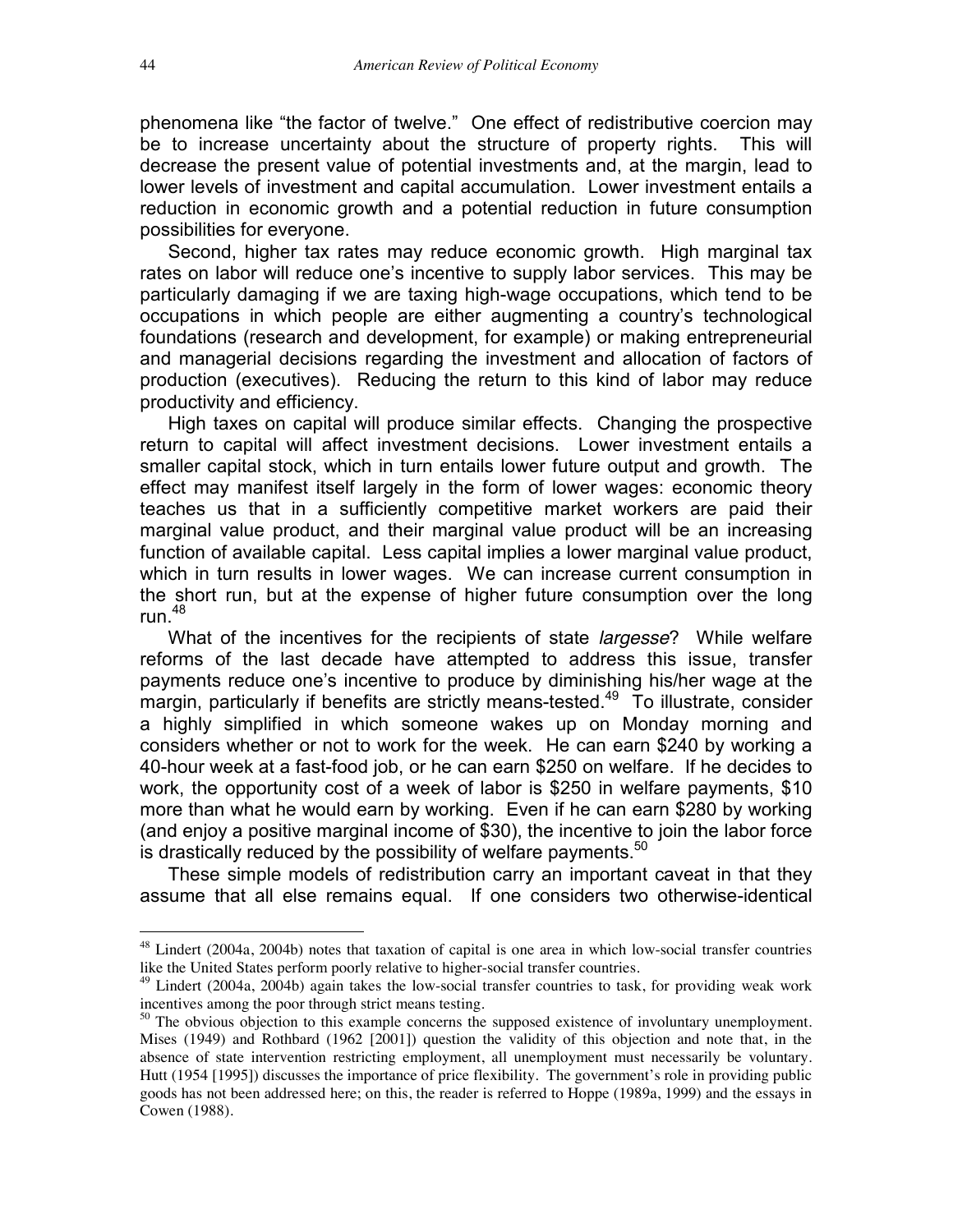economies, a country that taxes production to subsidize consumption will grow more slowly. In a bracing empirical reassessment of the relationship between social spending and economic development, Lindert (2004a, 2004b) points out that these "blackboard models" of government social spending have never appeared in the real world. *Ceteris* is rarely *paribus*, especially in a "second best" world, and Lindert uncovers an intriguing relationship between high social spending and a relatively efficient (distortion-minimizing) fiscal infrastructure. As Lindert (2006a) notes in his exchange with one of his critics, social transfers may be the least distortionary way in which governments intervene in markets. $51$ 

Lindert points out that the "free lunch" properties of the welfare state stem from the manner in which it is financed and administered. In contrasting the lowtransfer US with high-transfer Europe, Lindert points out that American public finance is relatively clumsy in that it introduces more distortions than do European tax systems. In Lindert's (2004a:31) words:

The European high-budget countries do not have higher average rates of taxation on capital income. They have been cautious about the double taxation of dividends. Rather, they rely more heavily on labor income taxes and on flat consumption (or value added) taxes. They also tax addiction goods (e.g., alcohol and tobacco) more heavily, thus taxing complements to health-compromising leisure. Granted, the rates of overall taxation are still higher in the high-budget countries, yet their attention to the side-effects on economic growth seems to have led them to choose types of taxes that minimize or eliminate any damage to growth, relative to the types of taxes levied in the lower-spending countries.

This does not necessarily mean that we can always redistribute our cake and eat it, too, particularly if we extrapolate into a broader international context, but it is a compelling finding that cries out for further investigation.<sup>52</sup> Redistribution appears to be a "free lunch" for the rich democratic countries of the OECD, but the failure of attempts to improve the lot of the world's poor by redistributing resources from rich countries to poor countries is indeed conspicuous, as William Easterly has pointed out in numerous places. If anything, the global benevolence efforts of International Financial Institutions have not only been not only inadequate. They have been counterproductive. $53$ 

Another form of intervention often supported on ethical grounds is price regulation, particularly maximum prices set for rental housing or goods for which demand might increase radically after a natural disaster, as well as minimum prices for labor in the form of higher minimum wages. Again, economic theory and evidence suggest that these interventions may not produce the effects

<sup>&</sup>lt;sup>51</sup> See Bergh (2006a, 2006b) and Lindert (2006a, 2006b) for a debate about Lindert's findings with respect to Sweden. Margo (2004a, 2004b) discusses Bergh (2006c) argues that trade openness and greater economic freedom have financed the welfare state in recent years.

 $52$  Lindert (2004a, 2004b) discusses the implications of his findings for Asian countries and Latin America.

<sup>53</sup> See on this Easterly (2002, 2003, 2005a, 2005b). Easterly (2006) argues that there is evidence of a causal relationship between economic freedom and economic growth. For an alternative perspective, see Sachs (2005).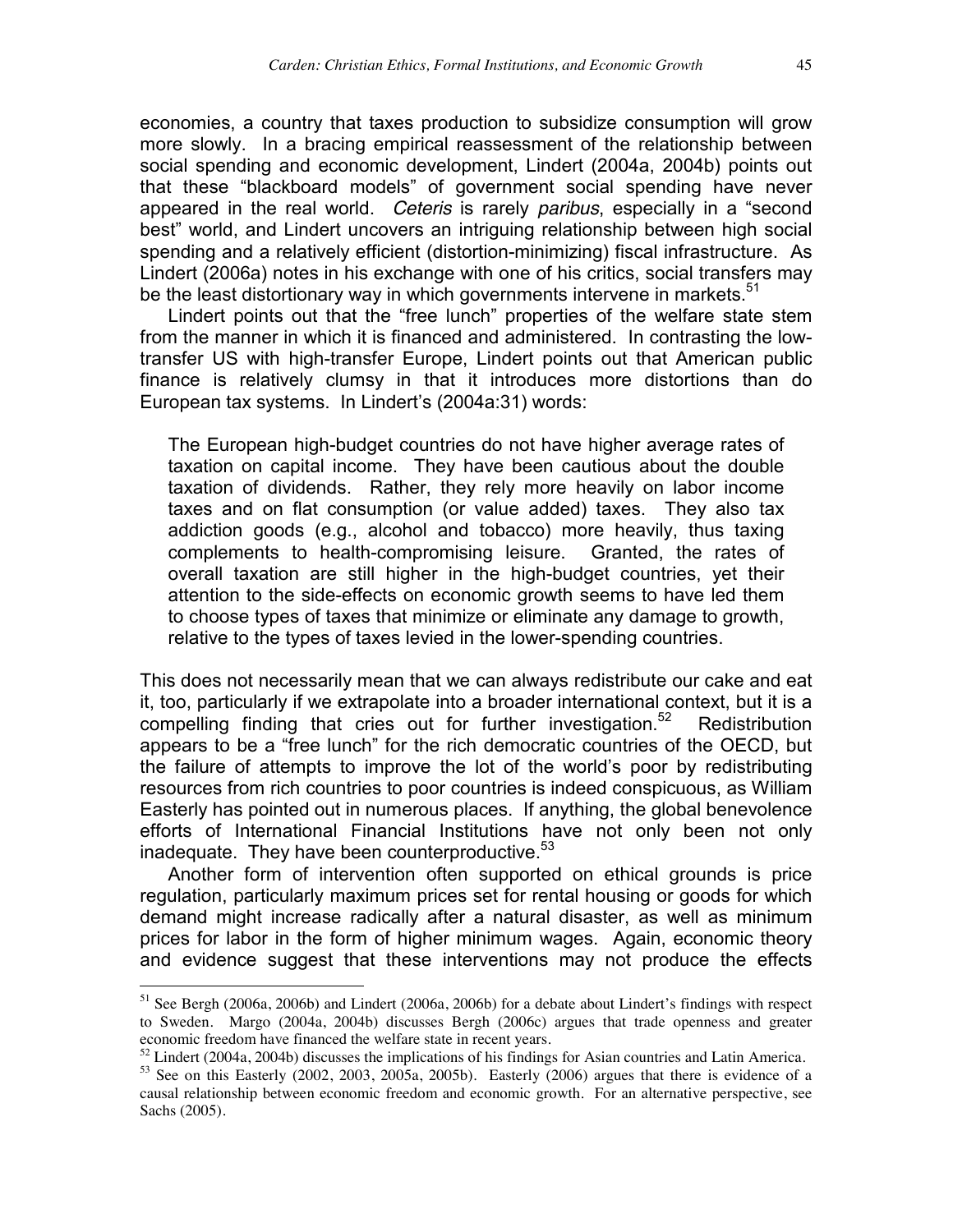desired by their advocates; in the case of maximum prices, these distort the information-transmitting function of prices and lead to shortages. Minimum wages also distort the transmission of information, and evidence suggests that minimum wages actually reduce employment.<sup>54</sup> Well-intentioned interventions again here harm precisely the people they are intended to help.

### **V. CONCLUSIONS**

The relationship between beliefs, institutions, and economic growth constitutes fertile ground for future research. To the extent that ideologies and beliefs influence the structure of formal institutions, interventions espoused by some Christians may run counter to our moral obligation to the poor. Taxes on production—particularly taxes on capital—and subsidies to consumption may reduce prosperity. Moreover, interference with prices and with market adjustments, presumably in the name of justice, can lead to further distortions.

This analysis has been mute on the institutional and structural differences between the Abrahamic faiths, but comparative institutional analyses of benevolent institutions public and private in the Muslim world and the OECD would shed light on the limits of intervention. Kuran (1996, 2003) argues that the ethical and charitable requirements in Islamic law bind potentially productive resources into unproductive social-service organizations, and while Lindert (2004) argues that religion helps explain social transfers, it remains to be seen how benevolent institutions affect growth in the Muslim world. Moreover, continued Muslim immigration into Europe will likely change social and institutional dynamics; it will be interesting to see how these changes affect European social infrastructure.<sup>55</sup>

In summary, social reformers must look carefully at the unintended consequences of well-intentioned interventions.<sup>56</sup> Phenomena like "the factor of twelve" are anything but automatic; the phenomenal growth that characterizes the experience of the modern world was the result of a constellation of specific institutional factors, and ill-advised interventions are likely to harm "the least of these $157}$  in the long run. Moreover, the widespread incidence of starvation and stagnation over the history of human civilization—including the 2000 years of the

<sup>&</sup>lt;sup>54</sup> See Neumark (2006) and Neumark and Wascher (2007) for comprehensive summaries of the research on the empirical effects of the minimum wage. Aaronson and French (2007) find that increases in the minimum wage lead to disemployment. In a policy study prepared for Missouri's Show-Me Institute, Neumark (2006:1) summarizes empirical evidence on the impact of minimum wages:

The evidence from a large body of existing research suggests that minimum wage increases do more harm than good. Minimum wages reduce employment of young and less-skilled workers. Minimum wages deliver no net benefits to poor or low-income families, and if anything make them worse off, increasing poverty. Finally, there is some evidence that minimum wages have longer-run adverse effects, lowering the acquisition of skills and therefore lowering wages and earnings even beyond the age when individuals are most directly affected by a higher minimum.

 $55$  See Ahmad (2005) for a discussion of globalization and Islamic receptiveness to market institutions.

<sup>&</sup>lt;sup>56</sup> This paragraph is adapted from an earlier essay and is used by permission of M.M. Scrivener Press.

<sup>57</sup> Matthew 25:40 (KJV)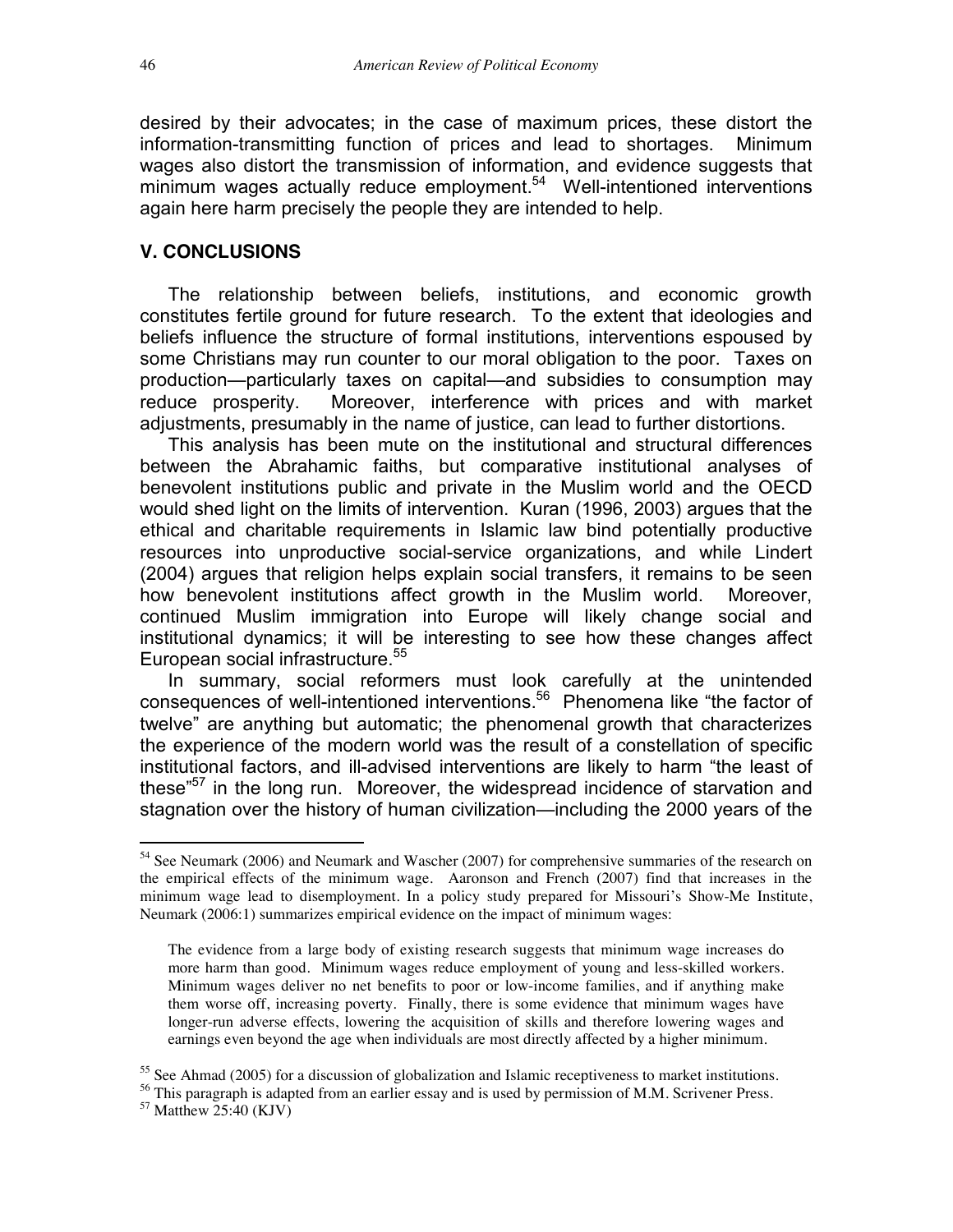Christian era—certainly suggests that we tend to "get it wrong" far more often than we "get it right," to use North's (2005) terminology. "Getting it right" in terms of establishing economic institutions conducive to economic development requires more than good intentions. It requires that we understand the downstream consequences of policy choices.

# **REFERENCES**

- Aaronson, Daniel and Eric French (2007). "Product Market Evidence on the Employment Effects of the Minimum Wage." *Journal of Labor Economics* 25(1),167-200.
- Acemoglu, Daron, Simon Johnson, and James Robinson (2005). "The Rise of Europe: Atlantic Trade, Institutional Change, and Economic Growth," *American Economic Review* 95, 546-579.
- Acemoglu, Daron and Simon Johnson (2005). "Unbundling Institutions," *Journal of Political Economy* 113, 949-995.
- Adkins, Lee C., Ronald S. Moomaw, and Andreas Savvides. (2002). "Institutions, Freedom, and Technical Efficiency," *Southern Economic Journal* 69(1), 92- 108.
- Ahmad, Imad-ad-Dean (2005). "Islam, Commerce, and Business Ethics," in Nicholas Capaldi (ed.), *Business and Religion: A Clash of Civilizations?* Salem, MA: M.M. Scrivener Press, 200-214.
- Albert, Hans (1997). "The Conflict of Science and Religion: Religious Metaphysics and the Scientific World View as Alternatives," *Journal of Institutional and Theoretical Economics* 153(1), 216-234.
- Arbogast, Stephen V. (2005). "'Disconnected at the Roots': How gaps in the Catholic Social Doctrine Impede Dialog and Action on Economic Justice," in Nicholas Capaldi (ed.), *Business and Religion: A Clash of Civilizations?* Salem, MA: M.M. Scrivener Press, 41-54.
- Barro, Robert and Rachel McCleary (2003). Religion and Economic Growth Across Countries. *American Sociological Review* 68(3), 760-81.
- Barzel, Yoram (2002). *A Theory of the State: Economic Rights, Legal Rights, and the Scope of the State*. Cambridge: Cambridge University Press.
- Bastiat, Frederic (1848 [1996]). "The State." In Frederic Bastiat, *Selected Essays on Political Economy*, edited by George B. de Huszar (Irvington-on-Hudson: Foundation for Economic Education). Translated from French by Seymour Cain.

\_\_\_\_\_. (1850 [1996]). *Economic Harmonies*. Irvington-on-Hudson: Foundation for Economic Education. Translated from French by W. Hayden Boyers.

- Bergh, Andreas (2006a). "Is the Swedish Welfare State a Free Lunch?" *Econ Journal Watch* 3(2), 210-235.
- (2006b). "Work Incentives and Employment are the Wrong Explanation of Sweden's Success," *Econ Journal Watch* 3(3), 452-460.

\_\_\_\_\_. (2006c). "Explaining Welfare State Survival: The Role of Economic Freedom and Globalization." Ratio Institute Working Paper No. 101.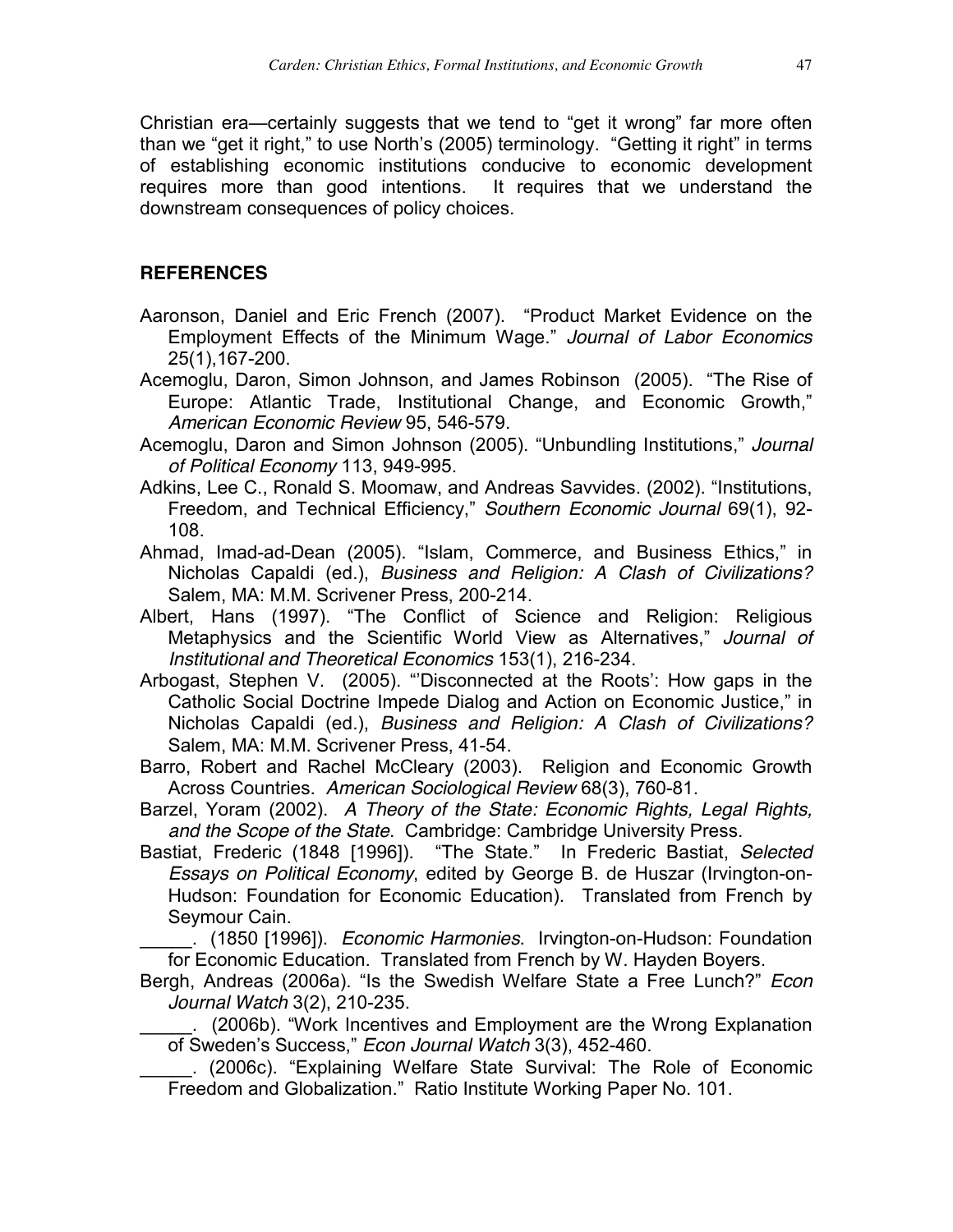- Bethell, Tom (1998). *The Noblest Triumph: Property and Prosperity Through the Ages*. New York: St. Martin's Press.
- Block, Walter (1999). Review Essay: *Noblest Triumph: Property and Prosperity Through the Ages*, *Quarterly Journal of Austrian Economics* 2(3), 65-84.
- Block, Walter, Art Carden, and Stephen W. Carson (2006). "Ex Ante and Ex Post: What Does Rod Stewart Really Know Now?" *Business and Society Review* 111(4), 427-440.
- Brewster, Leonard (2002). "The Impossibility of the State," *Journal of Libertarian Studies* 16(3), 19-34.
- Brock, Gerald W. (2002). "The New Institutional Economics," *Faith & Economics* 39, 1-13.

Caplan, Bryan (2007). *The Myth of the Rational Voter: Why Democracies Choose Bad Policies*. Princeton: Princeton University Press.

- Carden, Art (2005). "The Market's Benevolent Tendencies," in *Business and Religion: A Clash of Civilizations?* Edited by Nicholas Capaldi. Salem, MA: M.M. Scrivener Press, 55-64.
- Cowen, Tyler (ed.) (1988). *The Theory of Market Failure: A Critical Examination*. Fairfax, VA: George Mason University Press.
- Cox, W. Michael and Richard Alm (1999). *Myths of Rich and Poor: Why We're Better off than we Think*. New York: Basic Books.
- Davis, Lance and Douglass C. North (1971). *Institutional Change and American Economic Growth*. Cambridge: Cambridge University Press.
- De Jasay, Anthony (1998). *The State*. Indianapolis: Liberty Fund.
- De Long, J. Bradford and Lawrence H. Summers (1992). "Macroeconomic Policy and Long-Run Growth," *Federal Reserve Bank of Kansas City Economic*  $Review, 4<sup>th</sup>$  Quarter, 5-29.
- De Soto, Jesus Huerta (1999). The Ethics of Capitalism, *Journal of Markets and Morality* 2(2).
- Deutsch, Karl W. (1944). "Medieval Unity and the Economic Conditions for an International Civilization," *Canadian Journal of Economics and Political Science* 10(1), 18-35.
- DiIulio, John J. Jr. (2004). "Attacking 'Sinful Inequalities.'" *Perspectives on Politics* 2(4), 667-670.
- Durey, Michael (1992). "John Lithgow's Lithconia: the Making and Meaning of America's First 'Utopian Socialist' Tract," *The William and Mary Quarterly* 3rd ser. 49(4), 675-694.
- Easterly, William (2002). *The Elusive Quest for Growth: Economists' Adventures and Misadventures in the Tropics*. Cambridge, MA: MIT Press.

\_\_\_\_\_. (2003). "Can Foreign Aid Buy Growth?" *Journal of Economic Perspectives* 17(3), 23-48.

\_\_\_\_\_. (2005a). "Reliving the '50s: the Big Push, Poverty Traps, and Takeoffs in Economic Development," Center for Global Development Working Paper Number 65.

\_\_\_\_\_. (2005b). *The White Man's Burden: Why the West's Efforts to Aid the Rest Have Done So Much Ill and So Little Good*. New York: Penguin Books.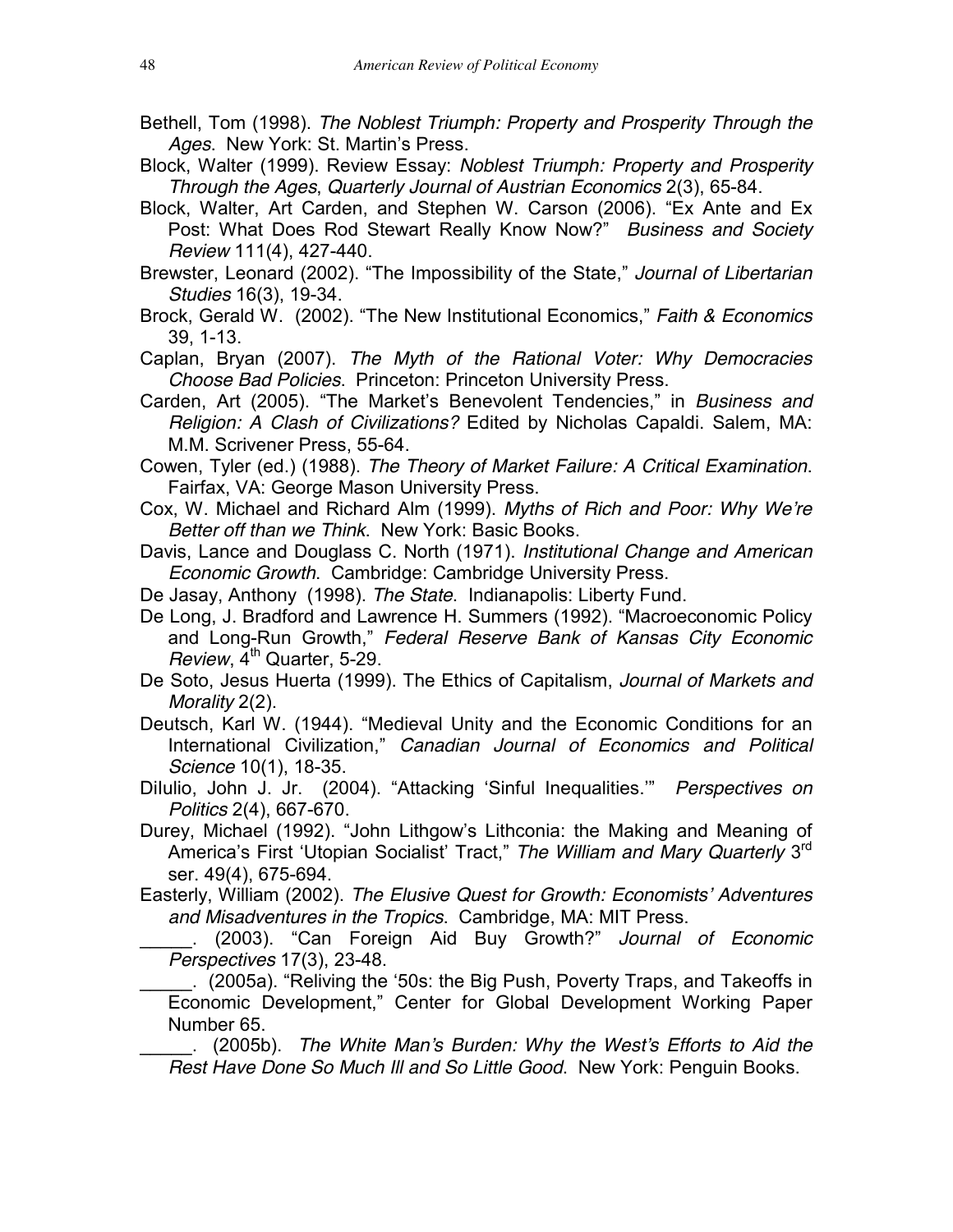(2006). Freedom versus Collectivism in Foreign Aid, in Gwartney et al. *Economic Freedom of the World: 2006 Annual Report*. Vancouver: Fraser Institute, 29-41.

- Ehrenreich, Barbara (2001). *Nickel and Dimed: On (Not) Getting By in America*. New York: Metropolitan Books.
- Frey, Bruno S. (2001). "A Utopia? Government without Territorial Monopoly," *Independent Review* 6(1), 99-112.
- Furubotn, Eirik G. and Rudolf Richter (1998). *Institutions and Economic Theory: The Contributions of the New Institutional Economics*. Ann Arbor: University of Michigan Press.
- Gorga, Carmine (1999). "Toward the Definition of Economic Rights," *Journal of Markets and Morality* 2(1).
- Greif, Avner (2006). *Institutions and the Modern Economy: Lessons from Medieval Trade*. Cambridge: Cambridge University Press.
- Hamill, Dorothy Pace (2002). "An Argument for Tax Reform Based on Judeo-Christian Ethics," *Alabama Law Review* 54(1), 1-112.

(2003). "Alabamians Professing Faith in God Have a Moral Duty to Support Tax Reform." Mimeo, Available online:

http://www.law.ua.edu/pdf/taxreform-summary.pdf.

- Herms, Eilert (1997). "Religion, Ethics, the Economy and Economics," *Journal of Institutional and Theoretical Economics* 153(1),182-210.
- Heyne, Paul (2000). *A Student's Guide to Economics*. Wilmington, DE: ISI Books.

Higgs, Robert (2006). *Depression, War, and Cold War: Studies in Political Economy*. New York: Independent Institute and Oxford University Press.

Holcombe, Randy (1998). "Entrepreneurship and Economic Growth," *Quarterly Journal of Austrian Economics* 1(2), 45-62.

Hoppe, Hans-Herman (1989a). "Fallacies of the Public Goods Theory and the Production of Security," *Journal of Libertarian Studies* 9(1), 27-46.

\_\_\_\_\_. (1989b). *A Theory of Socialism and Capitalism: Economics, Politics, and Ethics*. Boston: Kluwer Academic Publishers.

\_\_\_\_\_. (1999). "The Private Production of Defense," *Journal of Libertarian Studies* 14(1), 27-52.

\_\_\_\_\_. (2001). *Democracy: the God that Failed*. New Brunswick: Transaction Publishers.

- Hutt, W.H. (1954 [1995]). The Significance of Price Flexibility, *South African Journal of Economics* (March): 40-51. Reprinted in Henry Hazlitt, ed. *The Critics of Keynesian Economics* (Irvington-on-Hudson: Foundation for Economic Education), 386-403.
- Jones, E.L. (1988 [2003]). *Growth Recurring: Economic Change in World History*. Ann Arbor: University of Michigan Press.
- Jones, Harold B., Jr. (2005). The "Conflict" Between Business and Religion, , in Nicholas Capaldi (ed.), *Business and Religion: A Clash of Civilizations?* Salem, MA: M.M. Scrivener Press, 163-170.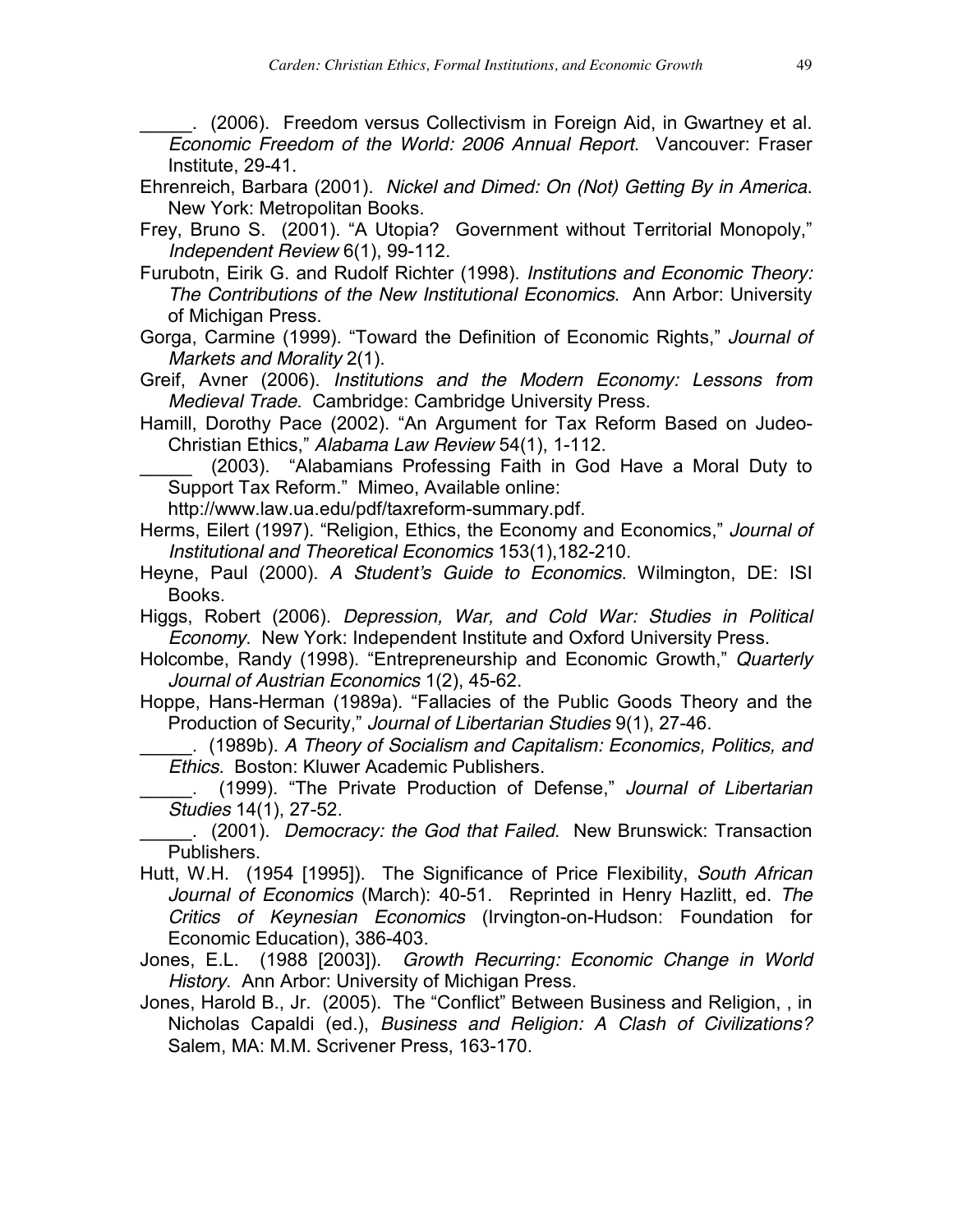- Keckeissen, Joseph (2005). The Concern of the Church and the Unconcern of the Free Market, in Nicholas Capaldi (ed.), *Business and Religion: A Clash of Civilizations?* Salem, MA: M.M. Scrivener Press, 154-162.
- Kennedy, D. James and Jerry Newcombe (1994). *What if Jesus Had Never Been Born? The Positive Impact of Christianity in History*. Chicago: Thomas Nelson.
- Klein, Peter G. (2000). New Institutional Economics, in Boudewijn Bouckeart and Gerrit De Geest, eds., *Encyclopedia of Law and Economics* (Edward Elgar and the University of Ghent), 456-89.

\_\_\_\_\_ and Hung Luu (2003). Politics and Productivity, *Economic Inquiry* 41(2), 433-447.

Konstant, David (1994). *Catechism of the Catholic Church*. New Hope, KY: Urbi et Orbi Communications.

Kubon-Gilke, Gisela (1997). "Religion, Ethics, the Economy and Economics: Comment," *Journal of Institutional and Theoretical Economics* 153(1), 211- 215

Kuran, Timur (1996). "The Discontents of Islamic Economic Morality," *American Economic Review Papers and Proceedings* 86(2), 438-442.

. 2003. "Why the Middle East is Economically Underdeveloped: Historical Mechanisms of Institutional Stagnation." Working Paper: Mercatus Center and University of Southern California.

Lindert, Peter H. (1995). "Unequal Living Standards," in Roderick Floud and Donald L. McCloskey, eds. *The Economic History of Britain Since 1700, Volume I.*  $2^{nd}$  Edition, Cambridge: Cambridge University Press, 357-386.

\_\_\_\_\_. (2004a). *Growing Public: Social Spending and Economic Growth Since the Eighteenth Century, Vol. 1: The Story*. New York: Cambridge University Press.

\_\_\_\_\_. (2004b). *Growing Public: Social Spending and Economic Growth Since the Eighteenth Century, Vol. 2: Further Evidence*. New York: Cambridge University Press.

\_\_\_\_\_. (2006a). "The Welfare State is the Wrong Target: A Reply to Bergh." *Econ Journal Watch* 3(2), 236-250.

\_\_\_\_\_. (2006b). "Second Reply to Bergh." *Econ Journal Watch* 3(3), 461-465.

and Jeffrey G. Williamson (1982). "English Workers' Living Standards during the Industrial Revolution: A New Look," *Economic History Review* 36(1), 1-25.

Margo, Robert A. (2004a). Review of Peter H. Lindert, *Growing Public: Social Spending and Economic Growth Since the Eighteenth Century*. EH.NET Economic History Services, Apr 28 2004.

URL: http://eh.net/bookreviews/library/0779.

Margo, Robert A. (2004b). Review of Peter H. Lindert, *Growing Public: Social Spending and Economic Growth Since the Eighteenth Century, Vol. 2: Further Evidence*. EH.NET Economic History Services, Jun 18 2004. URL: http://eh.net/bookreviews/library/0798.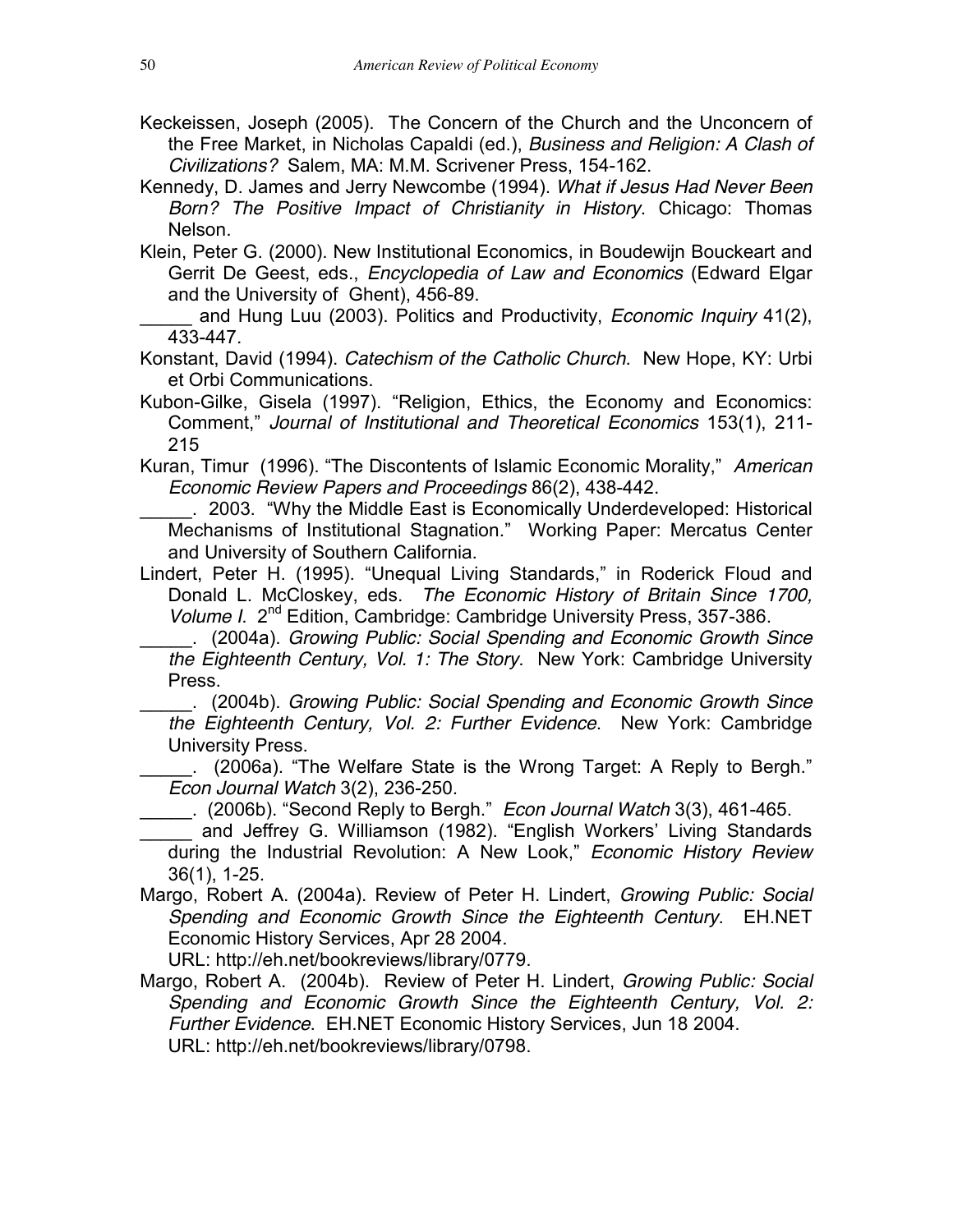Maurer, Heinrich H. (1925). "Studies in the Sociology of Religion II. Religion and American Sectionalism. The Pennsylvania German," *American Journal of Sociology* 30(4), 408-438.

McCloskey, Donald (1995). "1780-1860: A Survey," in Roderick Floud and Donald L. McCloskey, eds. *The Economic History of Britain Since 1700, Volume I.* 2<sup>nd</sup> Edition, Cambridge: Cambridge University Press, 242-270.

McQuade, Thomas J. (2000). *Institutions and Orders as Objects of Investigation*. Unpublished PhD Dissertation, Auburn University.

Michel, Christian (1999). "What is a 'Just Price'?" *Journal of Markets and Morality* 2(2), 182-196.

Miller, Gary (1992). *Managerial Dilemmas*. Cambridge: Cambridge University Press.

Mises, Ludwig von (1922 [2000]). *Die Gemeinwirtschaft: Untersuchungen uber den Sozialismus* (Jena: Gustav Fischer). Translated as *Socialism: An Economic and Sociological Analysis*. Liberty Fund e-text Edition, 2000.

\_\_\_\_\_. (1940 [1998]). *Interventionism: An Economic Analysis*. Irvington-on-Hudson: Foundation for Economic Education.

\_\_\_\_\_. 1949. *Human Action*. New Haven: Yale University Press.

\_\_\_\_\_. (1957 [1985]). *Theory and History: An Interpretation of Social and Economic Evolution*. New Haven: Yale University Press. Reprinted Auburn, AL (Ludwig von Mises Institute).

\_\_\_\_\_. (1979 [2002]). *Economic Policy: Thoughts for Today and Tomorrow*, 2nd edition (Chicago: Regnery/Gateway Inc), Online edition prepared 2002, Auburn, AL: Ludwig von Mises Institute.

Neumark, David (2006). "The Economic Effects of Minimum Wages: What Might Missouri Expect from Passage of Proposition B?" Show-Me Institute Policy Study No. 2.

Neumark, David and William L. Wascher. (2007). "Minimum Wages and Employment," *Foundations and Trends in Microeconomics* 3(1-2), 1-182.

North, Douglass C. and Robert P. Thomas. (1973). *The Rise of the Western World*. Cambridge: Cambridge University Press.

North, Douglass C. (1979). "A Framework for Analyzing the State in Economic History," *Explorations in Economic History* 16(3), 249-59.

\_\_\_\_\_. (1981). *Structure and Change in Economic History*. New York: WW **Norton** 

\_\_\_\_\_. (1990). *Institutions, Institutional Change, and Economic Performance*. Cambridge: Cambridge University Press.

\_\_\_\_\_. (1991). Institutions, *Journal of Economic Perspectives* 5(1), 97-112.

\_\_\_\_\_. (2004). *Understanding the Process of Economic Change*. Princeton: Princeton University Press.

and John VC Nye (2002). "Cliometrics, the New Institutional Economics, and the Future of Economic History." Plenary Address delivered at the 2002 meetings of the Economic History Association. Working Paper, Washington University.

Nye, John VC (1997). "Thinking About the State: Property Rights, Trade, and Changing Contractual Arrangements in a World with Coercion" in John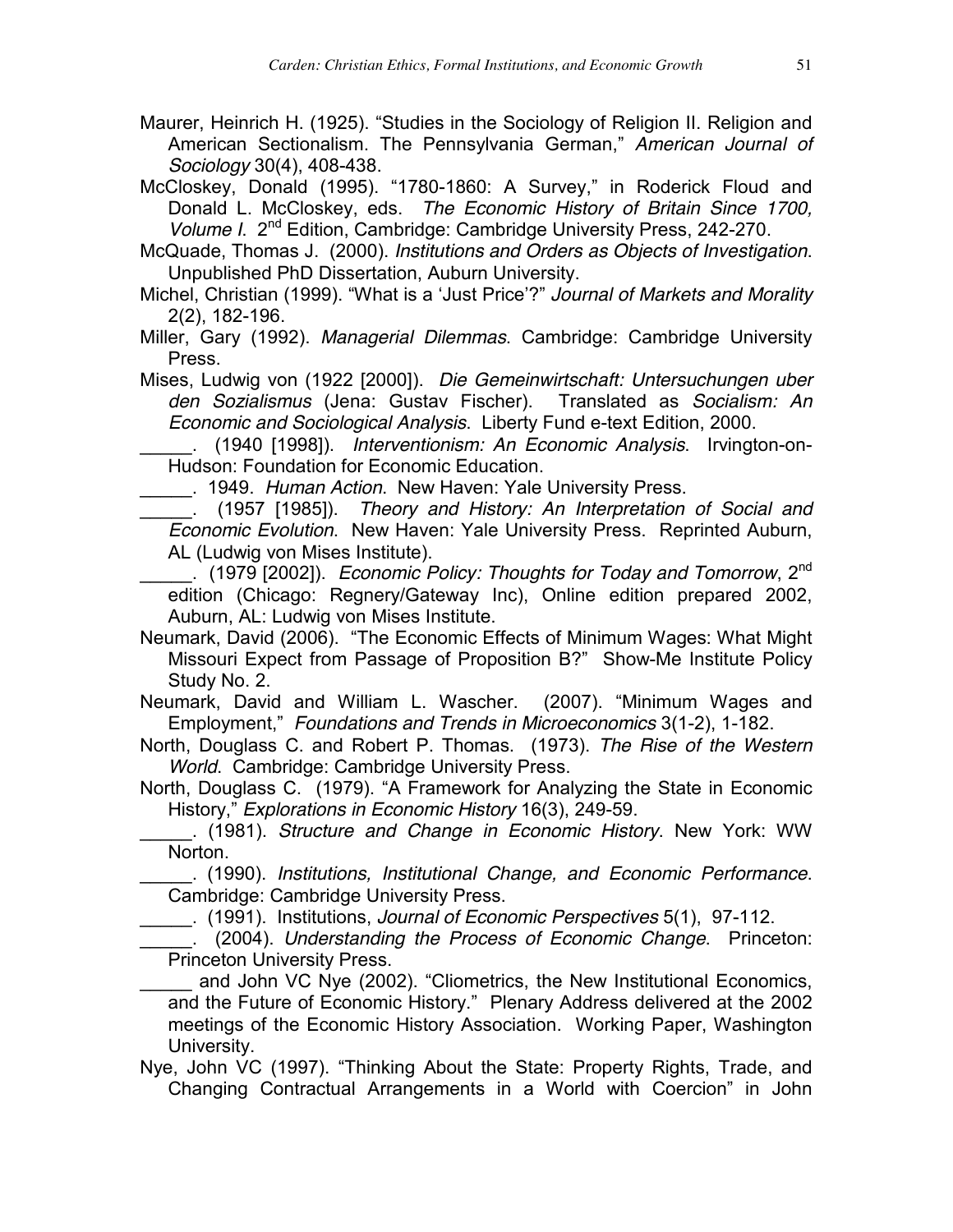Drobak and John VC Nye, eds. *Frontiers of the New Institutional Economics*. San Diego: Academic Press, 121-142.

\_\_\_\_\_. (2002a). "Economic Growth and True Inequality," *The Library of Economics and Liberty* Contributors' Forum, 28 January 2002.

Available online: http://www.econlib.org/LIBRARY/Columns/Nyegrowth.html. Accessed July 11, 2007.

\_\_\_\_\_\_. (2002b). "Irreducible Inequality," *The Library of Economics and Liberty* Contributors' Forum, 1 April 2002.

URL: http://www.econlib.org/LIBRARY/Columns/Nyepositional.html. Accessed July 11, 2007.

O'Driscoll, Gerald P. Jr., Kim R. Holmes, and Melanie Kirkpatrick (2001). *2001 Index of Economic Freedom*. Washington: The Heritage Foundation.

Olson, Mancur (1982). *The Rise and Decline of Nations: Economic Growth, Stagflation, and Social Rigidities*. New Haven: Yale University Press.

Olson, Mancur (1983). The South Will Fall Again: The South as Leader and Laggard in Economic Growth. *Southern Economic Journal* 49(4), 917-932.

Reisman, George (1996). *Capitalism: A Treatise on Economics*. Ottawa, Illinois: Jameson Books.

Robbins, Lionel. (1932). *An Essay on the Nature and Significance of Economic Science*. London: MacMillan.

Rodrik, Dani, Arvind Subramanian and Francesco Trebbi. (2004). "Institutions Rule: The Primacy of Institutions Over Geography and Integration in Economic Development." *Journal of Economic Growth* 9(2), 131-165.

Romer, David. (2001). *Advanced Macroeconomics*. Boston: McGraw-Hill.

Rothbard, Murray N. (1956 [1997]). "Toward a Reconstruction of Utility and Welfare Economics," in Mary Sennholz (ed) *On Freedom and Free Enterprise: Essays in Honor of Ludwig von Mises* (Princeton: D. Van Nostrand Co), 224-262. Reprinted in *The Logic of Action I: Money, Method, and the Austrian School*. Cheltenham, UK: Edward Elgar Publishing Ltd., 211-254.

\_\_\_\_\_\_. (1962 [2001]). *Man, Economy, and State.* Auburn: Ludwig von Mises Institute.

\_\_\_\_\_\_. (1982). *The Ethics of Liberty.* Atlantic Highlands: New York University Press.

\_\_\_\_\_\_. (1990 [1997]). "Karl Marx: Communist as Religious Eschatologist," *Review of Austrian Economics* 4. 221-294. Reprinted 1997 as chapter 22 of *The Logic of Action II* Cheltenham: Edward Elgar.

\_\_\_\_\_\_. (1995). *Economic Thought Before Adam Smith*. London: Edward Elgar. Sachs, Jeffrey (2005). *The End of Poverty: Economic Possibilities for Our Time*. New York: Penguin.

Schansberg, D. Eric (2002). "Common Ground Between the Philosophies of Christianity and Libertarianism," *Journal of Markets and Morality* 5(2).

Smith, Adam (1776 [1986]). *An Inquiry into the Nature and Causes of the Wealth of Nations*. London: Penguin Books.

Solow, Robert M. and Peter Temin (1978). "The Inputs for Growth," in Peter Mathias & MM Postan, eds *The Cambridge Economic History of Europe*, vol.